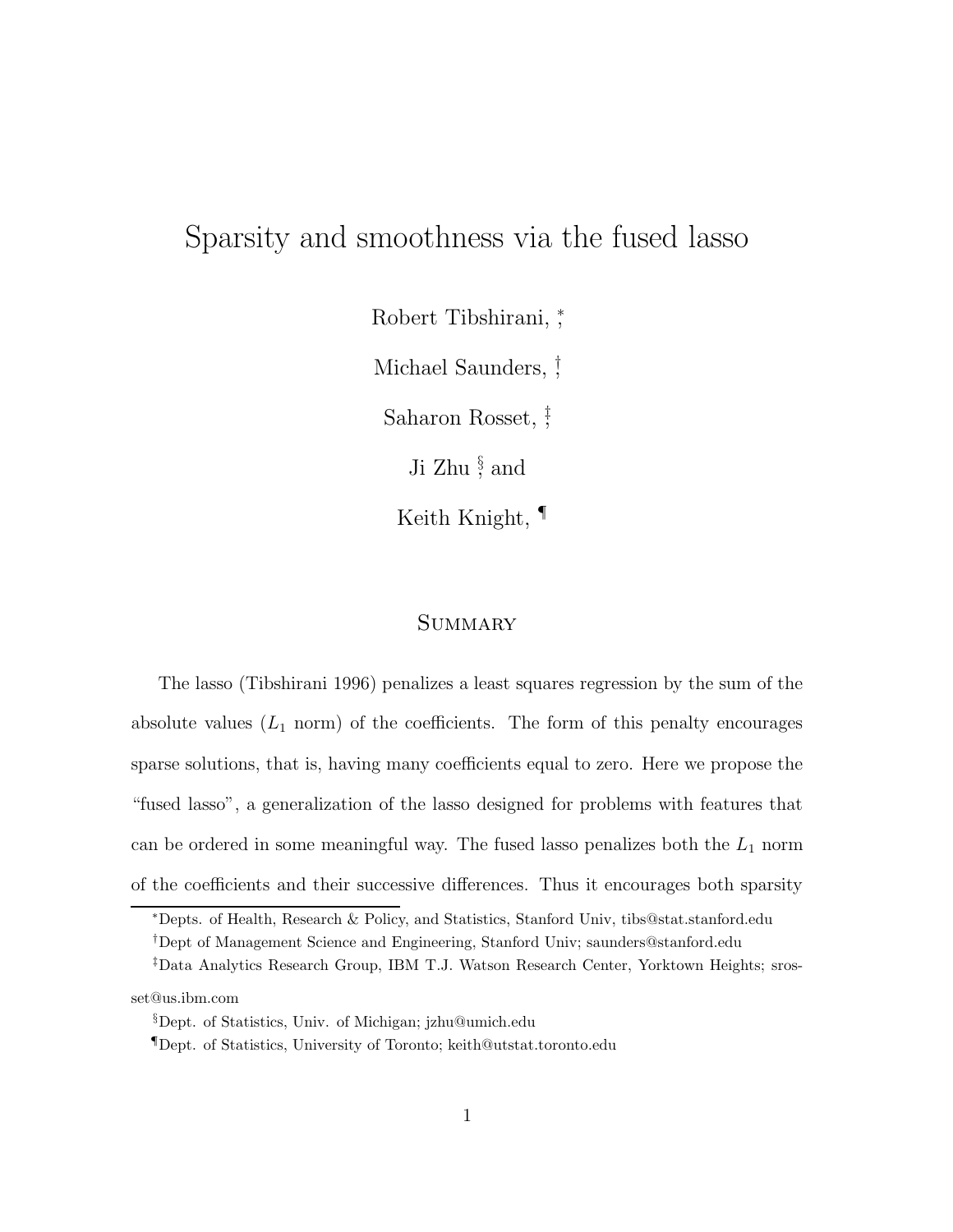of the coefficients and sparsity of their differences, that is, local constancy of the coefficient profile. The fused lasso is especially useful when the number of features  $p$ is much greater than  $N$ , the sample size. The technique is also extended to the "hinge" loss function that underlies the support vector classifier. We illustrate the methods on examples from protein mass spectroscopy and gene expression data.

# 1. INTRODUCTION

We consider a prediction problem with N cases having outcomes  $y_1, y_2, \ldots y_N$  and features  $x_{ij}$ ,  $i = 1, 2, \ldots N$ ,  $j = 1, 2, \ldots p$ . The outcome can be quantitative, or equal to zero or one, representing two classes like "healthy" and "diseased". We also assume that the  $x_{ij}$  are realizations of features  $X_j$  that can be ordered as  $X_1, X_2, \ldots X_p$  in some meaningful way. Our goal is to predict Y from  $X_1, X_2, \ldots X_p$ . We are especially interested in problems for which  $p \gg N$ . A motivating example comes from protein mass spectroscopy, in which we observe, for each blood serum sample  $i$ , the intensity  $x_{ij}$  for many *time of flight* values  $t_j$ . Time of flight is related to the mass over charge ratio  $(m/z)$  of the constituent proteins in the blood. Figure 1 shows an example taken from Adam et al. (2003). It shows the average spectra for healthy patients and those with prostate cancer. There are  $48,538$   $m/z$  sites in total. The full dataset consists of 157 healthy patients and 167 with cancer, and the goal is to find  $m/z$  sites that discriminate between the two groups. There has been much interest in this problem in the past few years, see e.g. Petricoin et al. (2002b) and Adam et al. (2003).

In other examples, the order of the features may not be fixed a priori but may instead be estimated from the data. An example is gene expression data measured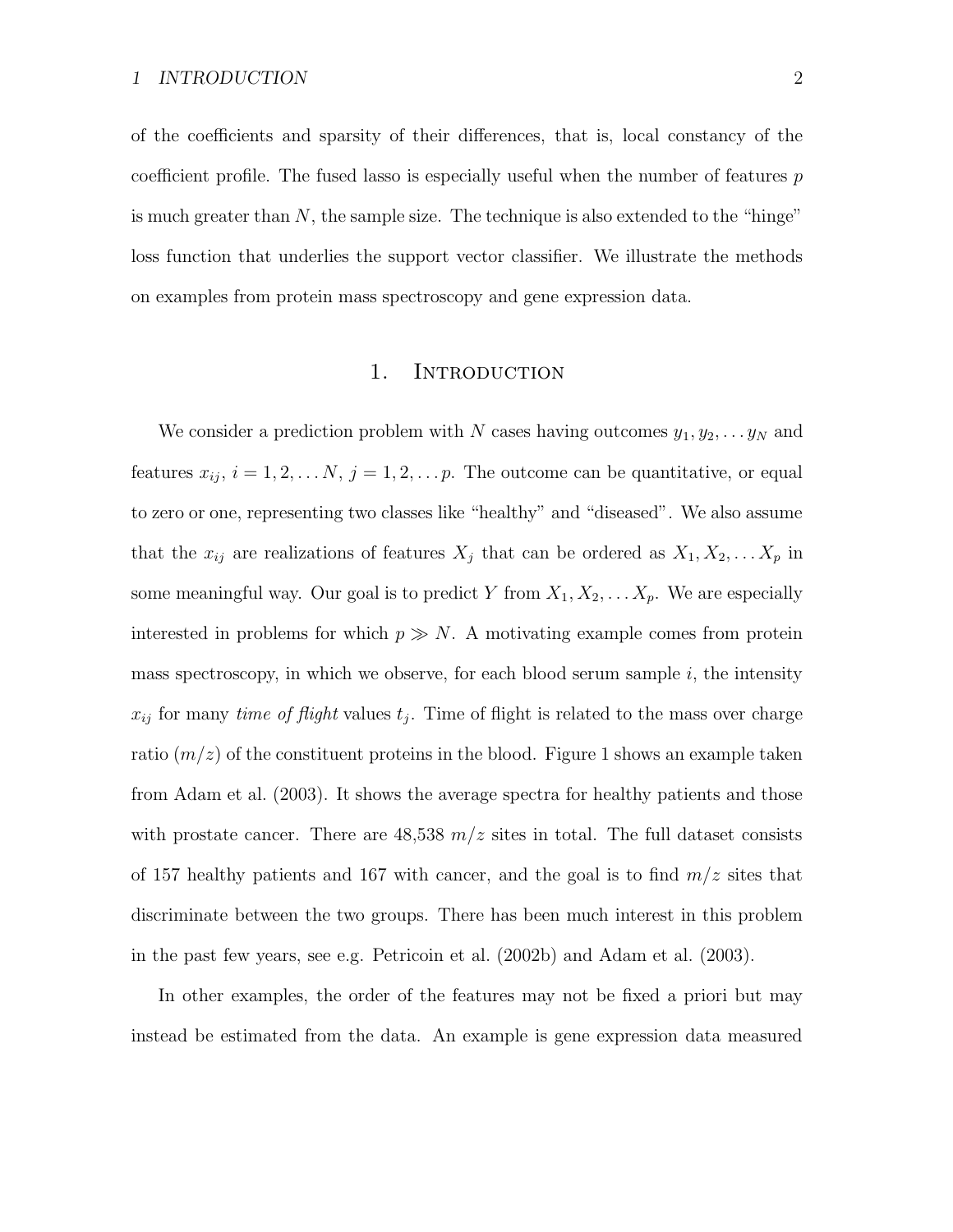

Figure 1: Protein mass spectroscopy data: average profiles from normal and prostate cancer patients.

from a microarray. Hierarchical clustering can be used to estimate an ordering of the genes, putting correlated genes near one another in the list. We illustrate our methods on both protein mass spectroscopy and microarray data in this paper.

In Section 2 we define the fused lasso and illustrate it on a simple example. Section 3 describes computation of the solutions.Section 4 explores asymptotic properties. In section 5 we relate the fused lasso to soft-threshold methods and wavelets. Degrees of freedom of the fused lasso fit are discussed in section 6. A protein mass spectroscopy dataset on prostate cancer is analyzed in section 7, while section 8 carries out a simulation study. Application of the method to unordered features is discussed in section 9 and illustrated on a microarray dataset in section 9·1. The hinge loss function and support vector classifiers are addressed in section 10.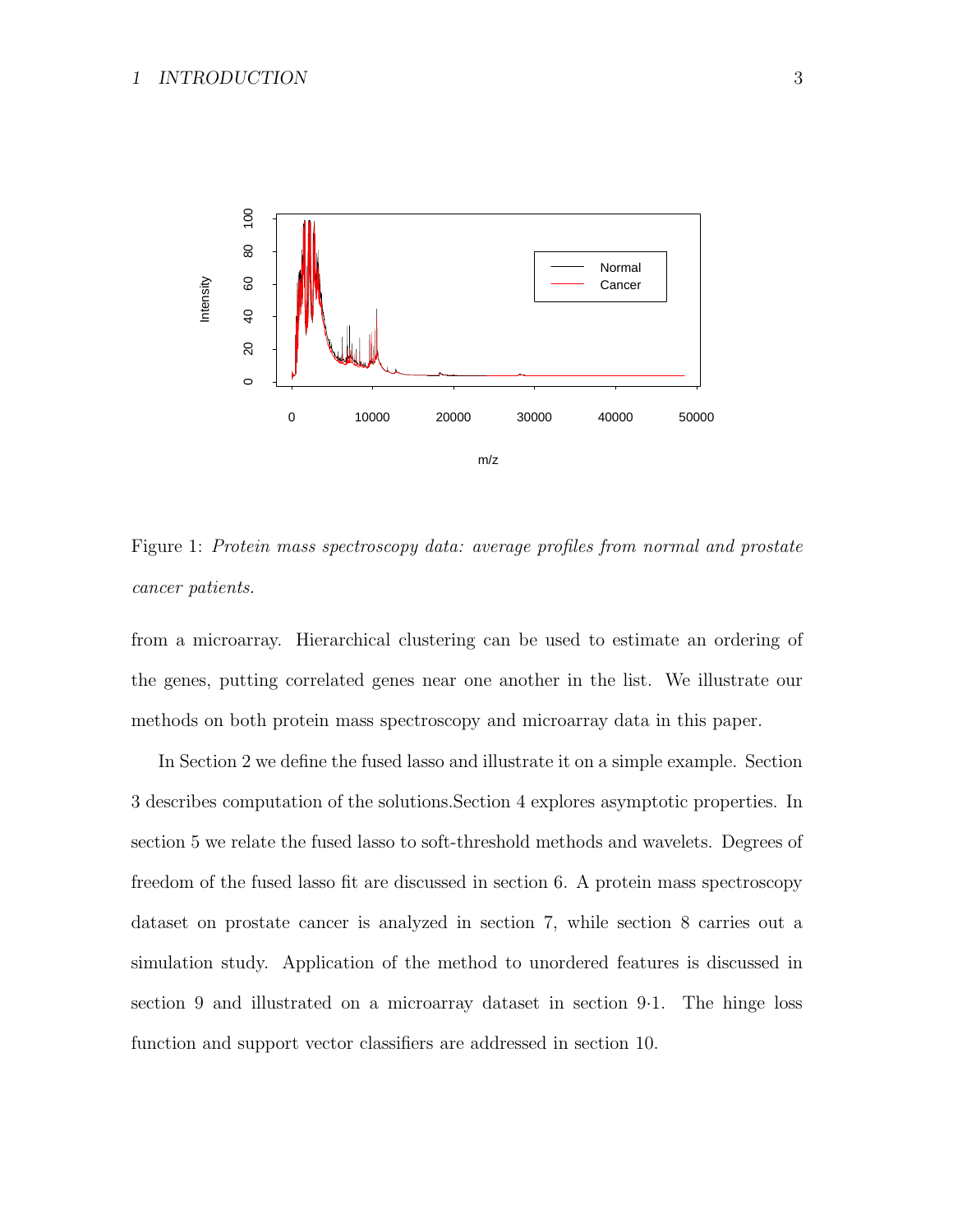# 2. The lasso and fusion

We begin with a standard linear model

$$
y_i = \sum_j x_{ij} \beta_j + \epsilon_i \tag{1}
$$

with the errors  $\epsilon_i$  having mean zero and constant variance. We also assume that the predictors are standardized to have mean zero and unit variance, and the outcome  $y_i$ has mean zero. Hence we don't need an intercept in the model (1).

We note that p may be larger then  $N$ , and typically is much larger than N in the applications that we consider. Many methods have been proposed for regularized or penalized regression, including ridge regression (Hoerl & Kennard 1970), partial least squares (Wold 1975) and principal components regression. Subset selection is more discrete, either including or excluding predictors from the model. The lasso (Tibshirani 1996) is similar to ridge regression, but uses the absolute values of the coefficients rather than their squares. The lasso finds the coefficients  $\hat{\beta} = (\hat{\beta}_1, \hat{\beta}_2, \dots, \hat{\beta}_p)$ satisfying

$$
\hat{\beta} = \operatorname{argmin} \sum_{i} (y_i - \sum_j x_{ij} \beta_j)^2 \quad \text{subject to} \sum_j |\beta_j| \le s. \tag{2}
$$

The bound s is a tuning parameter: for sufficiently large s we obtain the least squares solution, or one of the many possible least squares solutions if  $p > N$ . For smaller values of s, the solutions are sparse; that is, some components are exactly zero. This is attractive from a data analysis viewpoint, as it selects the important predictors and discards the rest. In addition, since the criterion and constraints in (2) are convex, the problem can be solved even for large  $p$  (e.g.  $p = 40,000$ ) by quadratic programming methods. We discuss computation in detail in section 3.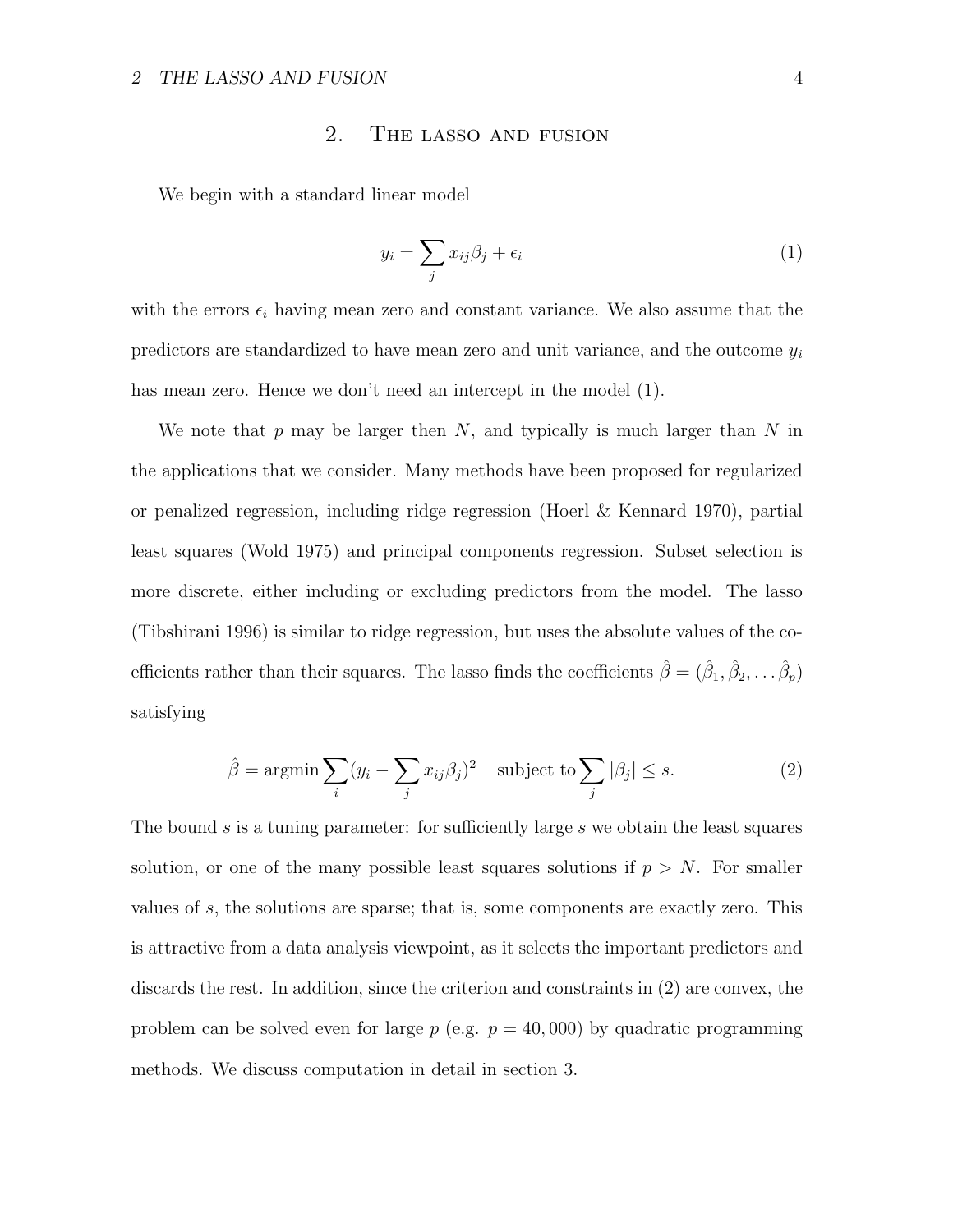Unlike the lasso, ridge regression, partial least squares and principal components regression do not produce sparse models. Subset selection does produce sparse models but is not a convex operation; best subsets selection is combinatorial and is not practical for  $p > 30$  or so.

The lasso can be applied even if  $p > N$ , and it has a unique solution assuming no two predictors are perfectly collinear. An interesting property of the solution is the fact that the number of non-zero coefficients is at most  $\min(N, p)$ . Thus if  $p = 40,000$ and  $N = 100$ , at most 100 coefficients in the solution will be non-zero. The "basis pursuit" signal estimation method of Chen et al. (1998) uses the same idea as the lasso, but applied in the wavelet or other domains.

One drawback of the lasso in the present context is the fact that it ignores ordering of the features, of the type we are assuming in this paper. For this purpose, we propose the fused lasso defined by

$$
\hat{\beta} = \operatorname{argmin}_{i} \sum_{j} (y_i - \sum_{j} x_{ij} \beta_j)^2
$$
  
subject to 
$$
\sum_{j=1}^{p} |\beta_j| \le s_1 \quad \text{and} \quad \sum_{j=2}^{p} |\beta_j - \beta_{j-1}| \le s_2
$$
 (3)

The first constraint encourages sparsity in the coefficients; the second constraint encourages sparsity in their differences; that is, flatness of the coefficient profiles  $\beta_i$ as a function of j. The term "fusion" is borrowed from Land & Friedman (1996), who proposed the use of a penalty of the form  $\sum_j |\beta_j - \beta_{j-1}|^{\alpha} \leq s_2$  for various values of  $\alpha$ , especially  $\alpha = 0, 1, 2$ . They did not consider the use of penalties on both  $\sum_j |\beta_j - \beta_{j-1}|$  and  $\sum_j |\beta_j|$  as in (3). Figure 2 gives a schematic view.

Figure 3 illustrates these ideas on a simulated example. There are  $p = 100$  predic-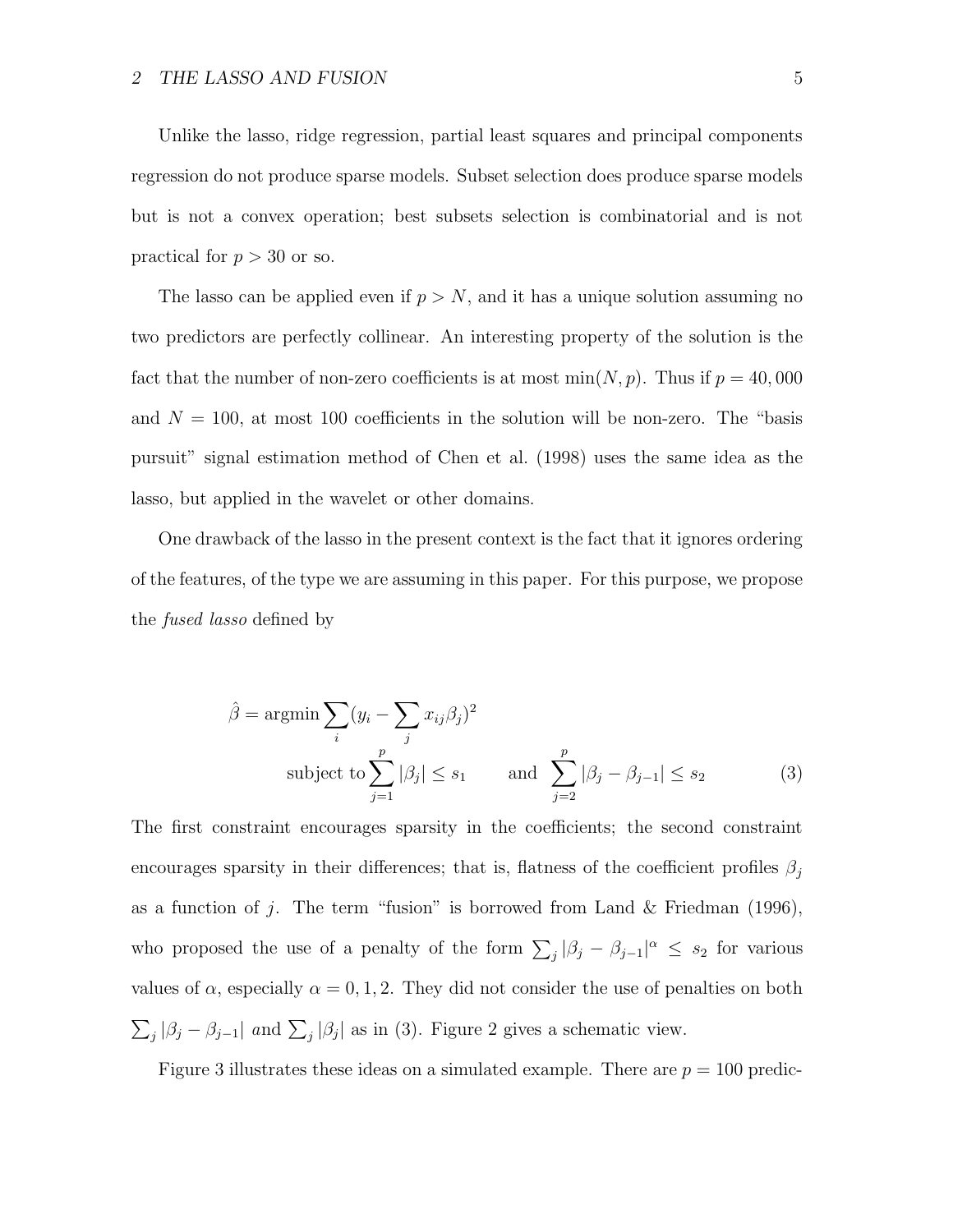# 2 THE LASSO AND FUSION 6



Figure 2: Schematic of fused lasso, for case  $N > p = 2$ . We seek the first time that the contours of the sum of squares loss function (ellipse) satisfies  $\sum_j |\beta_j| = s_1$  (green diamond) and  $\sum_j |\beta_j - \beta_{j-1}| = s_2$  (blue slab).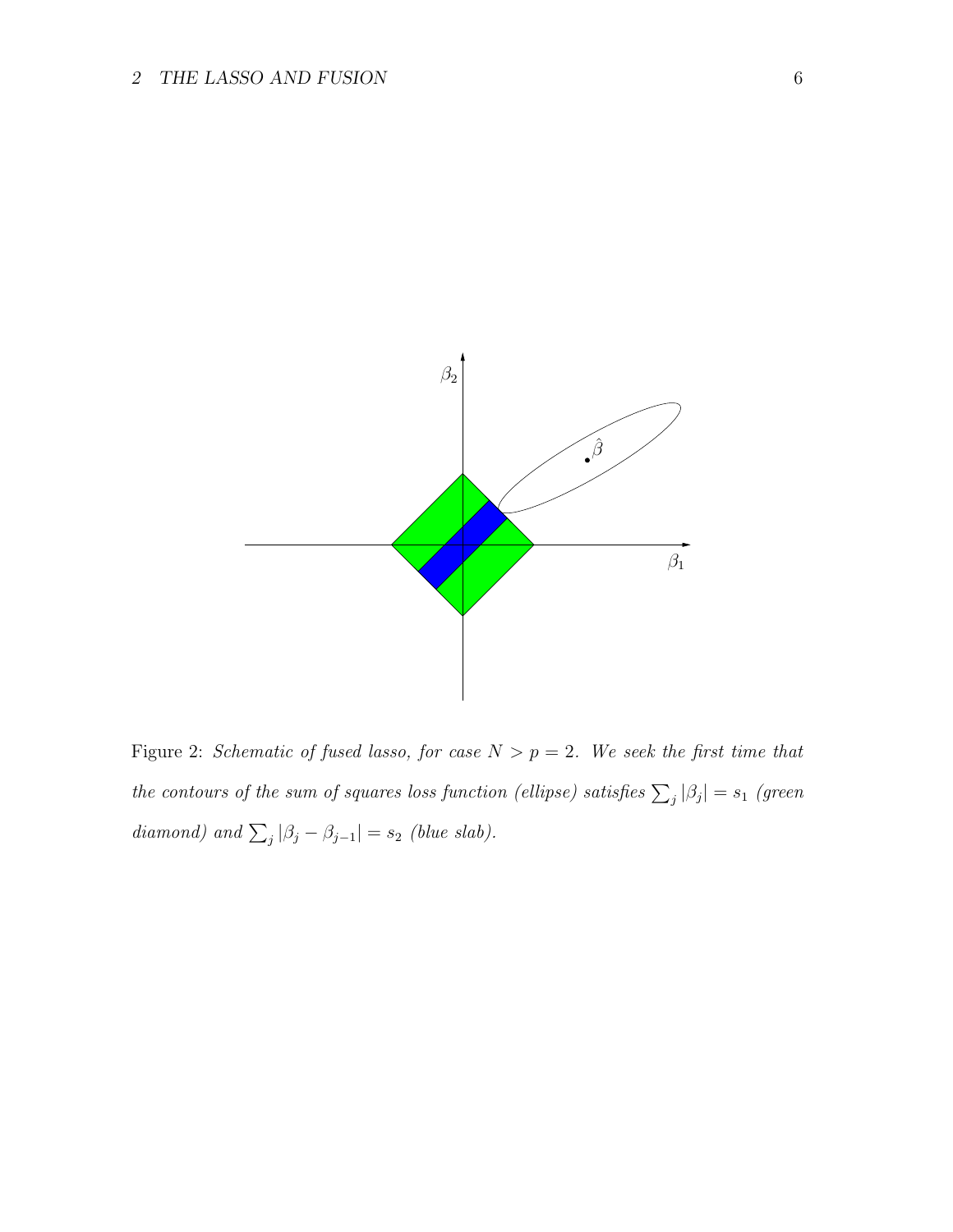

Figure 3: Simulated example, with  $p = 100$  predictors having coefficients shown by the black lines in each panel. The top left panel shows the univariate regression coefficients (red) and a soft-thresholded version of them (green). The top right panel shows the lasso solutions (red), using  $s_1 = 35.6$ ,  $s_2 = \infty$ . The bottom left panel shows the fusion estimate, using  $s_1 = \infty$  and  $s_2 = 26$ . These values of  $s_1$  and  $s_2$  were the ones that minimized the estimated test set error. Finally the bottom right panel shows the fused lasso, using  $s_1 = \sum_j |\beta_j|$  and  $s_2 = \sum_j |\beta_j - \beta_{j-1}|$ ,  $\beta$  being the true set of coefficients.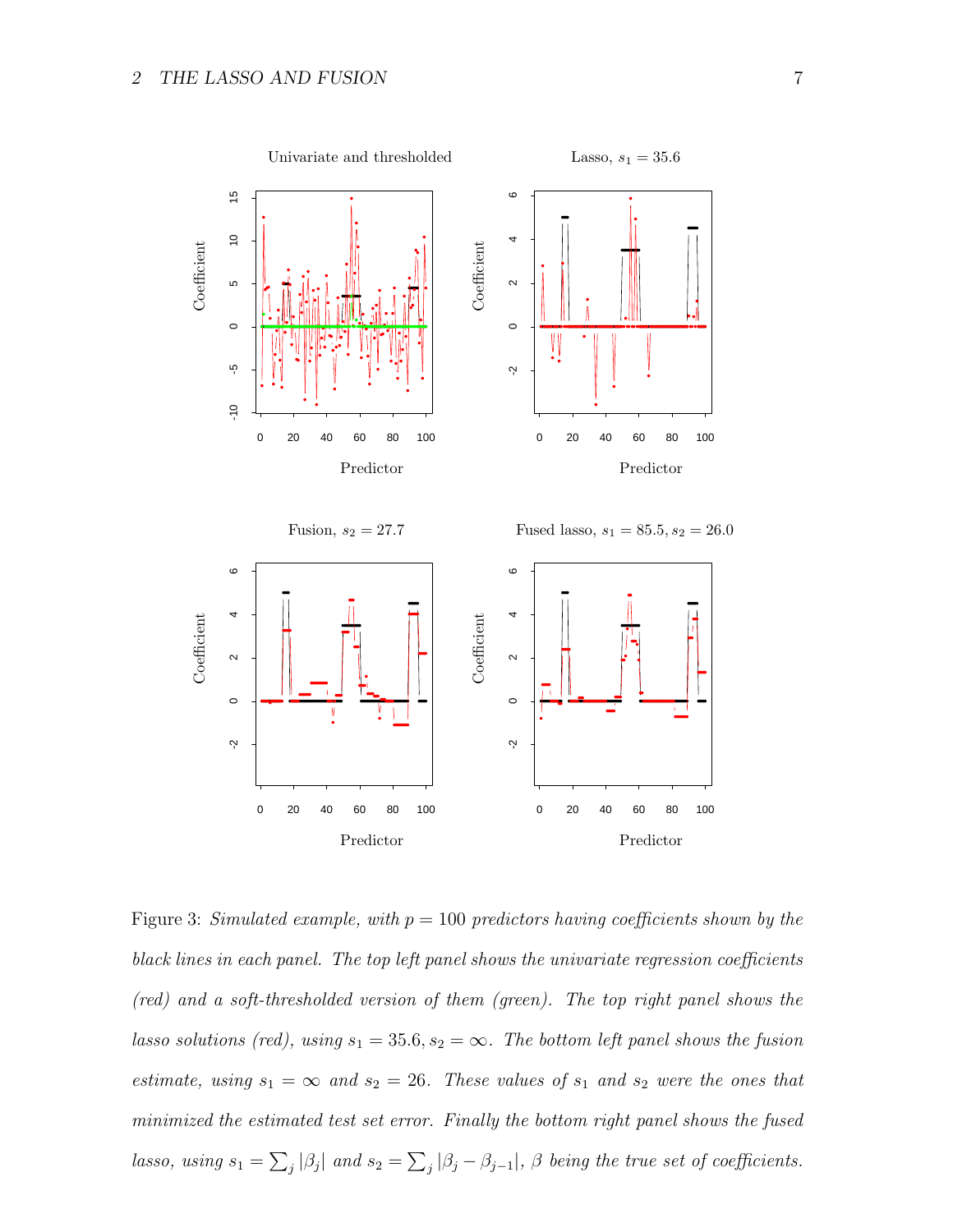tors and  $N = 20$  samples. The data were generated from a model  $y_i = \sum_j x_{ij} \beta_j + \epsilon_i$ where the  $x_{ij}$  are standard Gaussian,  $\epsilon_i \sim N(0, \sigma^2)$  with  $\sigma = .75$ , and there are 3 blocks of consecutive non-zero  $\beta_j$ 's shown by the black points in each of the panels. The top left panel shows the univariate regression coefficients (red) and a softthresholded version of them (green). The top right panel shows the lasso solutions (red), using  $s_1 = 35.6$ ,  $s_2 = \infty$ . The bottom left panel show the fusion estimate, using  $s_1 = \infty$  and  $s_2 = 26$ . These values of  $s_1$  and  $s_2$  were the ones that minimized the estimated test set error. Finally the bottom right panel shows the fused lasso, using  $s_1 = \sum_j |\beta_j|$  and  $s_2 = \sum_j |\beta_j - \beta_{j-1}|$ ,  $\beta$  being the true set of coefficients. The fused lasso does the best job in estimating the true underlying coefficients. However the fusion method (bottom left panel) performs as well as the fused lasso does in this example.

Figure 4 shows another example, with the same setup as in Figure 3 except that  $\sigma = .05$  and  $\beta$  has two non-zero areas— a spike at  $m/z = 10$ , and a flat plateau between 70 and 90. As in the previous example, the bounds  $s_1, s_2$  were chosen in each case to minimize prediction error. The lasso performs poorly; fusion captures the plateau but does not clearly isolate the peak at  $m/z = 10$ . The fused lasso does a good job overall.

An alternate formulation would use a second penalty of the form  $\sum_j (\beta_j - \beta_{j-1})^2 \leq$ s<sub>2</sub> in place of  $\sum_j |\beta_j - \beta_{j-1}| \leq s_2$  (also suggested by a referee). However this has the analogous drawback as the use of  $\sum \beta_j^2$  compared to  $\sum_j |\beta_j|$ : it does not produce sparse solution, where sparsity refers to the first differences  $\beta_j - \beta_{j-1}$ . The penalty  $\sum_j (\beta_j - \beta_{j-1})^2 \leq s_2$  does not produce a simple piecewise constant solution, but rather a "wiggly" solution that is less attractive for interpretation. The penalty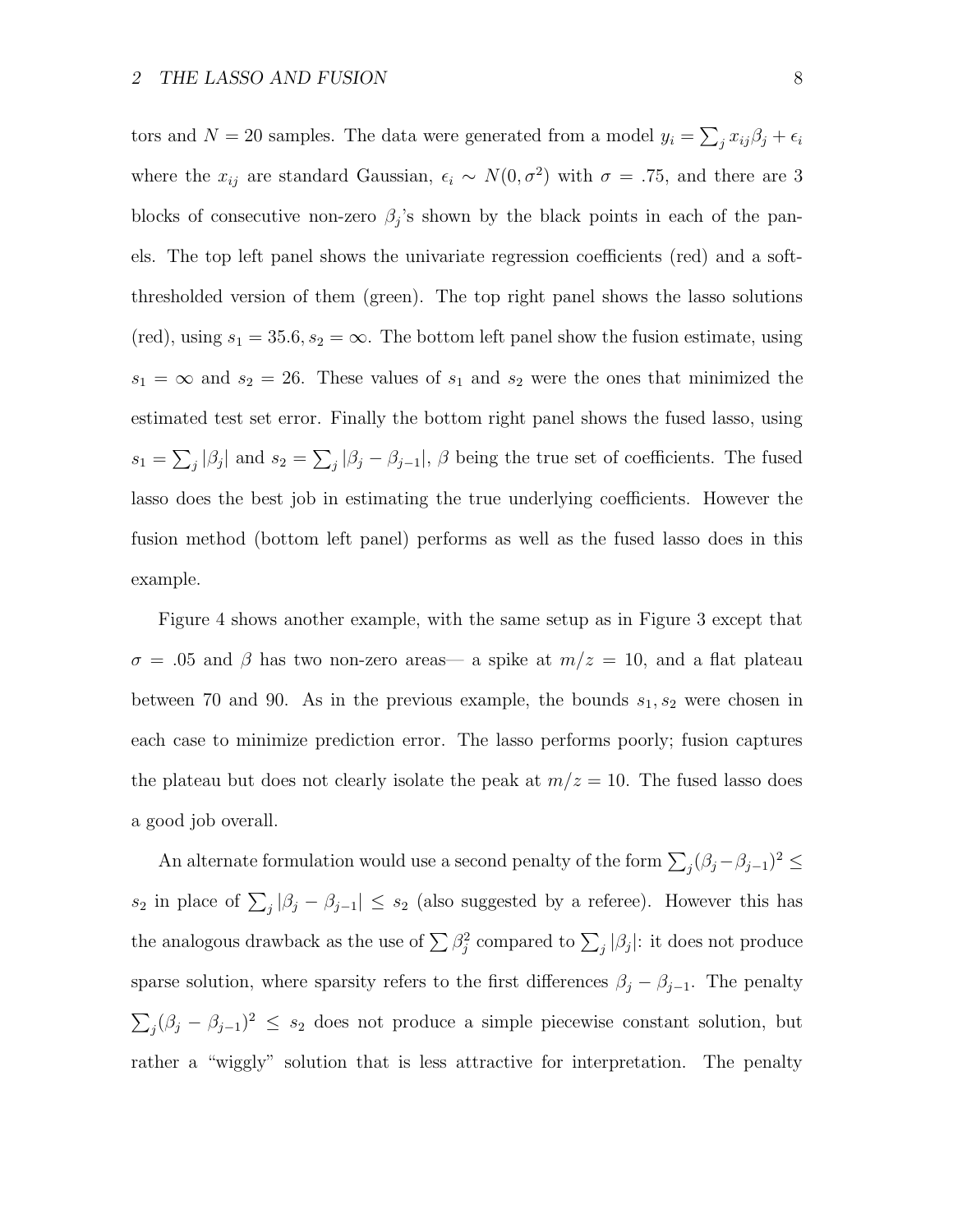

Figure 4: Simulated example with only two areas of non-zero coefficients (black points and lines). Red points are the estimated coefficients from each method.

 $\sum_j |\beta_j - \beta_{j-1}| \leq s_2$  gives a piecewise constant solution, and this corresponds to a simple averaging of the features.

# 3. COMPUTATIONAL APPROACH

### 3.1. Fixed  $s_1, s_2$

Criterion  $(3)$  leads to a quadratic programming problem. For large p, the problem is difficult to solve and special care must be taken to avoid the use of  $p^2$  storage elements. We use the two-phase active set algorithm sqopt of Gill et al. (1999), which is designed for quadratic programming problems with sparse linear constraints.

Let  $\beta_j = \beta_j^+ - \beta_j^-$  with  $\beta_j^+, \beta_j^- \ge 0$ . Define  $\theta_j = \beta_j - \beta_{j-1}$  for  $j > 1$  and  $\theta_1 = \beta_1$ . Let  $\theta_j = \theta_j^+ - \theta_j^-$  with  $\theta_j^+, \theta_j^- \geq 0$ . Let L be a  $p \times p$  matrix with  $L_{ii} = 1$  and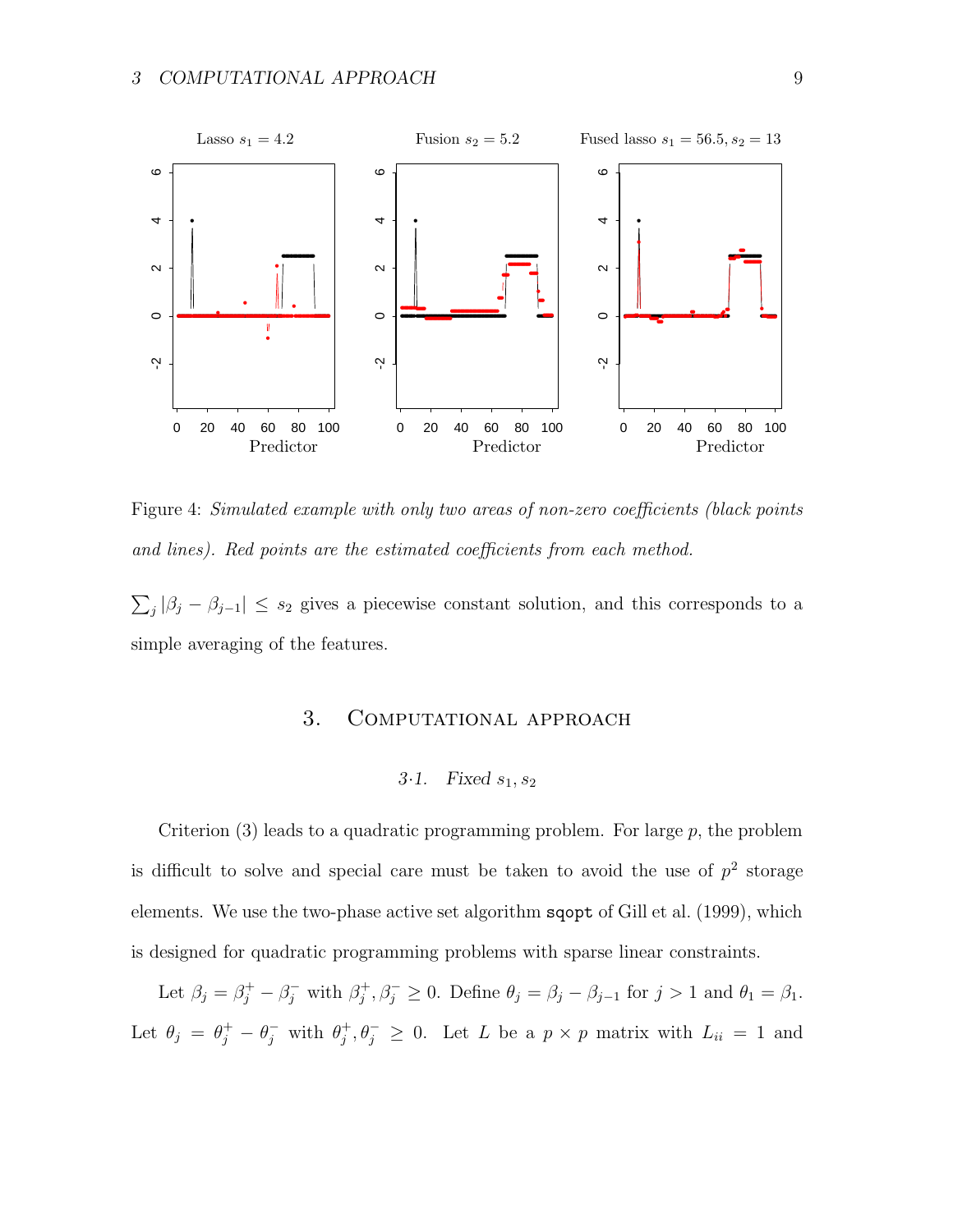$su$ 

 $L_{i+1,i} = -1$ , and  $L_{ij} = 0$  otherwise. Hence  $\theta = L\beta$ . Let e be a column p-vector of ones, and I be the  $p \times p$  identity matrix.

Let X be the  $N \times p$  matrix of features, y and  $\beta$  be N and p-vectors of outcomes and coefficients, respectively. We can write problem (3) as

$$
\hat{\beta} = \operatorname{argmin}(y - X\beta)^{T} (y - X\beta)
$$
\n
$$
\text{bject to } \begin{pmatrix} -a_0 \\ 0 \\ 0 \\ 0 \end{pmatrix} \leq \begin{pmatrix} L & 0 & 0 & -I & I \\ I & -I & I & 0 & 0 \\ 0 & e^{T} & e^{T} & 0 & 0 \\ 0 & 0 & 0 & e_{0}^{T} & e_{0}^{T} \end{pmatrix} \begin{pmatrix} \beta \\ \beta^{+} \\ \beta^{-} \\ \beta^{+} \\ \beta^{+} \\ \beta^{-} \end{pmatrix} \leq \begin{pmatrix} a_0 \\ 0 \\ 0 \\ s_1 \\ s_2 \end{pmatrix}, \qquad (5)
$$

in addition to the non-negativity constraints  $\beta^+, \beta^-, \theta^+, \theta^- \geq 0$ . The big matrix is of dimension  $2p + 2$  by  $5p$ , but has only  $11p - 1$  non-zero elements. Here  $a_0 =$  $(\infty, 0, 0...0)$ . Since  $\beta_1 = \theta_1$ , setting its bounds at  $\pm \infty$  avoids a "double" penalty for  $|\beta_1|$ . Similarly  $e_0$  equals  $e$ , with the first compoent set to zero.

The sqopt package requires the user to write a procedure that computes  $X^T X v$ for p-vectors v that are under consideration. For many choices of the bounds  $s_1, s_2$ , the vector v is very sparse and and hence  $X^T X v$  can be efficiently computed. The algorithm is also well suited for "warm starts": starting at a solution for a given  $s_1, s_2$ , the solution for a nearby values of these bounds can be found relatively quickly.

### 3·2. Search strategy

For moderate-sized problems ( $p \simeq 1000, N \simeq 100$  say), the above procedure is sufficiently fast that it can be applied over a grid of  $s_1, s_2$  values. For larger problems,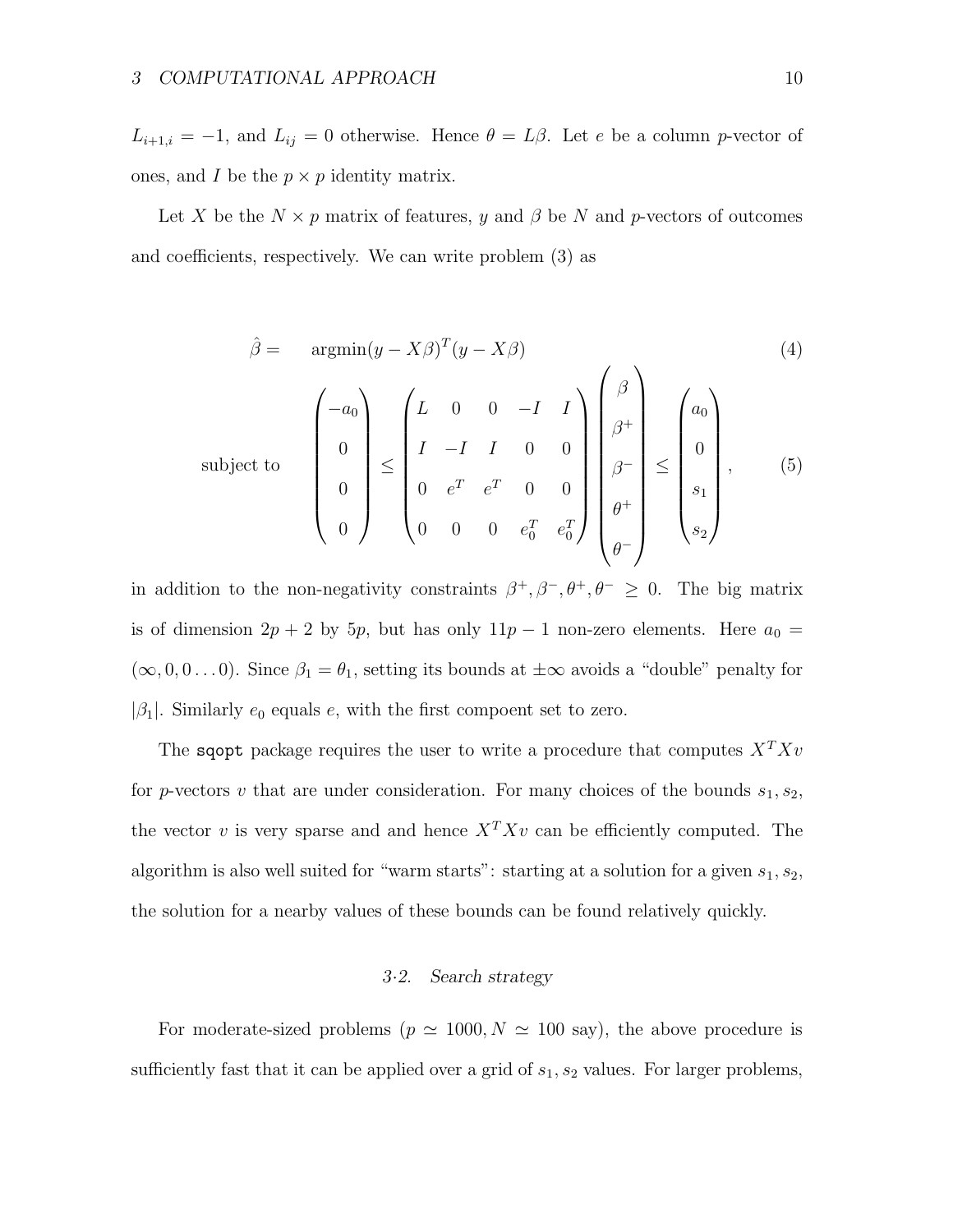

Figure 5: Simulated example of Figure 3. Left panel shows attainable values of bounds  $s_1$  and  $s_2$ . Right panel shows a schematic of the search process for the fused lasso, described in the text.

a more restricted search is necessary. We first exploit the fact that the complete sequence of lasso and fusion problems can be solved efficiently using the LAR (least angle regression) procedure (Efron et al. 2002). The fusion problem is solved by first transforming X to  $Z = XL^{-1}$  with  $\theta = L\beta$ , applying LAR and then transforming back.

For a given problem, only some values of the bounds  $(s_1, s_2)$  will be attainable; that is, the solution vector satisfies both  $\sum_j |\hat{\beta}_j| = s_1$  and  $\sum_j |\hat{\beta}_j - \hat{\beta}_{j-1}| = s_2$ . The left panel of Figure 5 shows the attainable values for our simulated data example.

The right panel of Figure 5 is a schematic of the search strategy. Using the LAR procedure as above, we obtain solutions for bounds  $(s_1(i), \infty)$ , where  $s_1(i)$  is the bound giving a solution with  $i$  degrees of freedom. [We discuss the "degrees of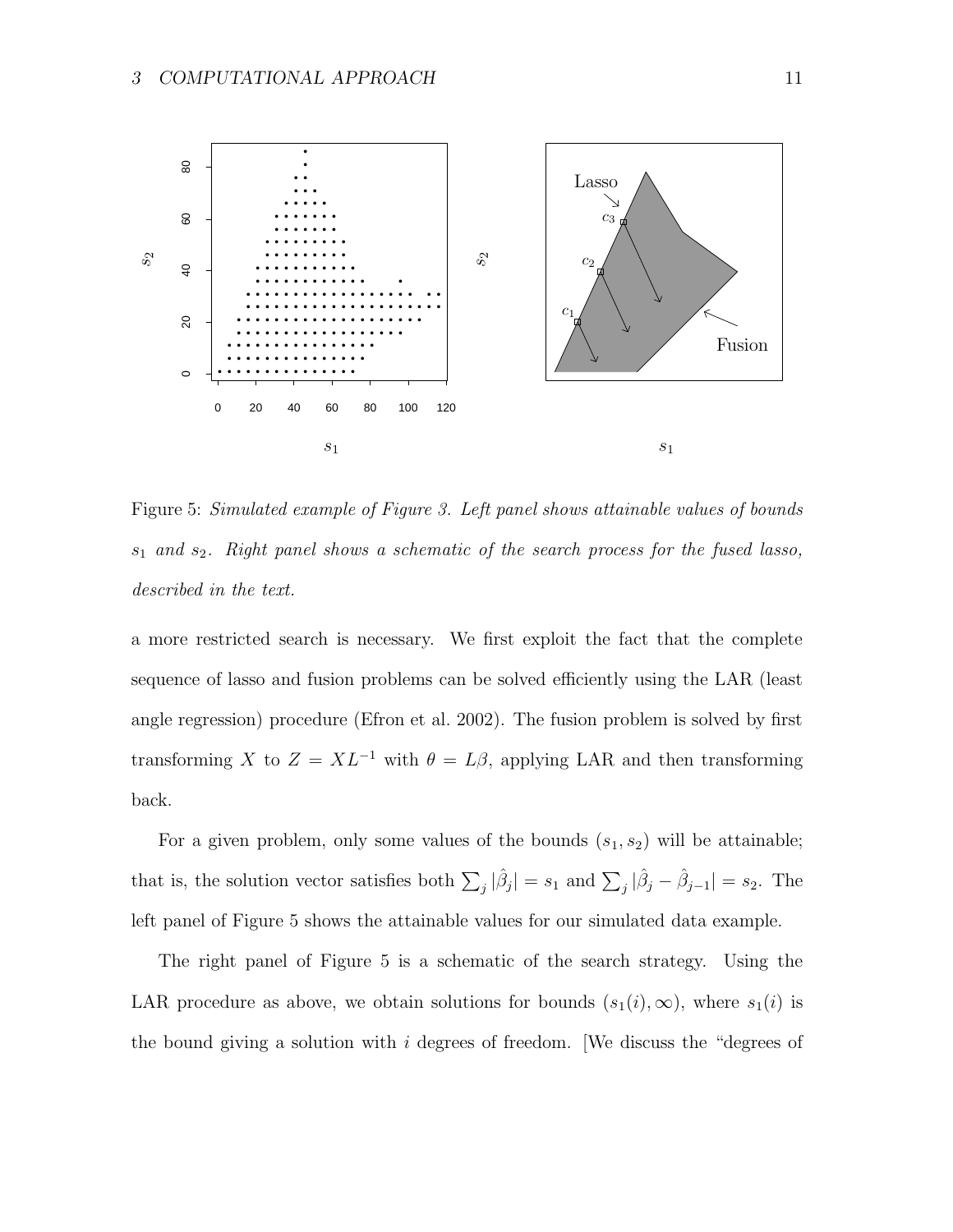freedom" of the fused lasso fit in Section 6.] We use the lasso sequence of solutions and cross-validation or a test set, to estimate an optimal degrees of freedom  $\hat{i}$ . Now let  $s_{2max}(s_1(\hat{i})) = \sum_j |\hat{\beta}_j(s_1(\hat{i})) - \hat{\beta}_{j-1}(s_1(\hat{i}))|$ . This is the largest value of the bound  $s_2$  at which it affects the solution. The point  $c_2$  in the figure is  $[s_1(\hat{i}), s_{2max}(s_1(\hat{i}))]$ . We start at  $c_2$  and fuse the solutions by moving in the direction  $(1, -2)$ . In the same way, we define points  $c_1$  to be the solution with degrees of freedom  $i/2$  and  $c_3$  to have degrees of freedom  $(\hat{i} + \min(N, p))/2$ , and fuse the solutions from those points. The particular direction  $(1, -2)$  was chosen by empirical experimentation. We are typically not interested in solutions near the pure fusion model (lower right boundary), and this search strategy tries to cover (roughly) the potentially useful values of  $(s_1, s_2)$ . This strategy is used in the real examples and simulation study, discussed later in the paper.

For real data sets, we apply this search strategy to a training set and then evaluate the prediction error over a validation set. This can be done with a single training/validation split, or through 5 or 10 fold cross-validation. These are illustrated in the examples later in the paper.

Table 1 shows some typical computation times for problems of various dimensions, on a 2.4 Ghz Xeon Linux computer. Some further discussion of computational issues can be found in Section 11.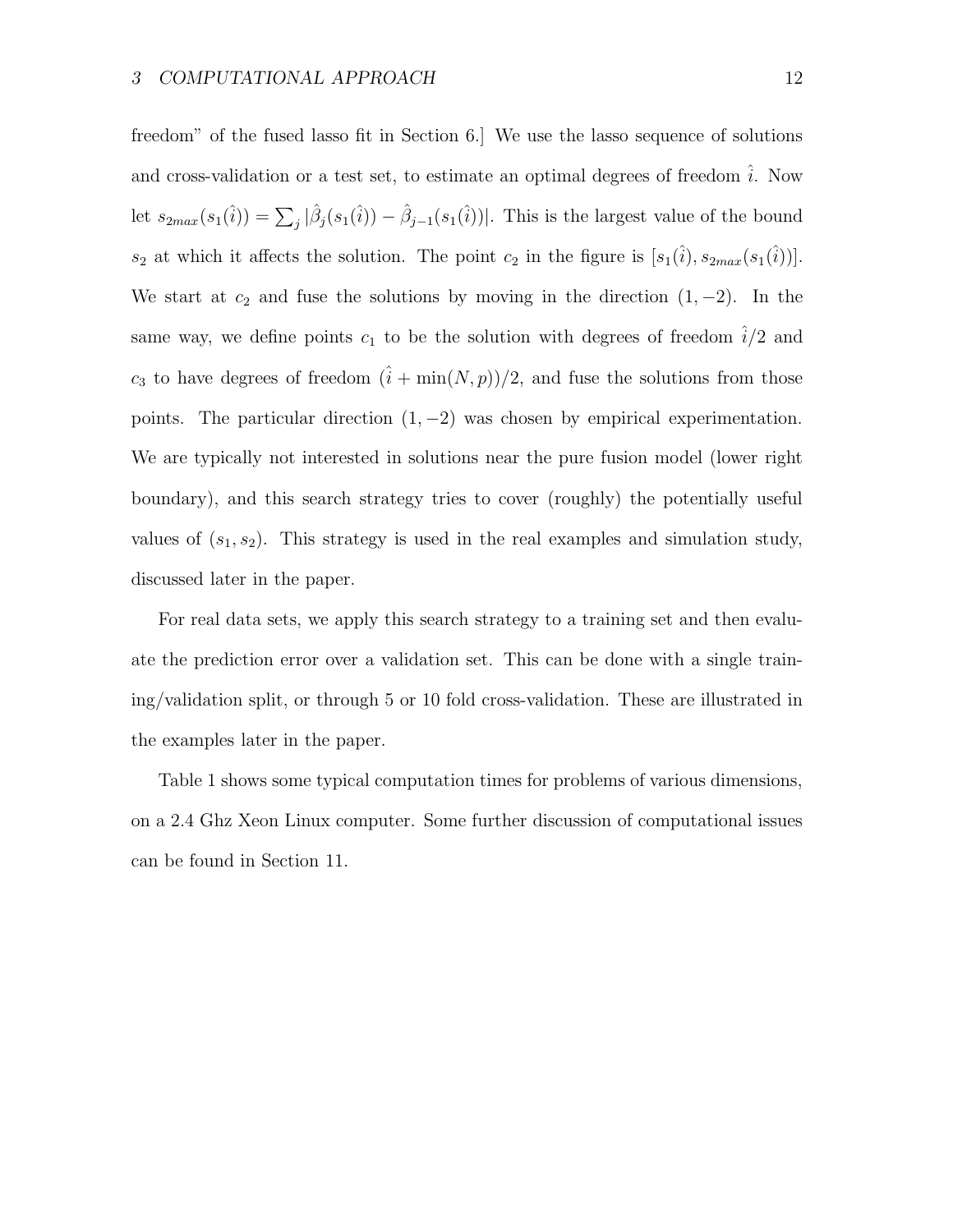| $\mathcal{p}$ | N   | Start | Time      |
|---------------|-----|-------|-----------|
| 100           | 20  | Cold  | .09s      |
| 500           | 20  | Cold  | 1.0s      |
| 1000          | 20  | Cold  | 2.0s      |
| 1000          | 200 | Cold  | 30.4s     |
| 2000          | 200 | Cold  | $2.0$ min |
| 2000          | 200 | Warm  | 16.6s     |

Table 1: Timings for typical runs of fused lasso program

# 4. ASYMPTOTIC PROPERTIES

In this section we derive results for the fused lasso, analogous to those for the lasso (Knight & Fu 2000). The penalized least squares criterion

$$
\sum_{i=1}^{N} (y_i - \boldsymbol{x}_i^T \boldsymbol{\beta})^2 + \lambda_N^{(1)} \sum_{j=1}^{p} |\beta_j| + \lambda_N^{(2)} \sum_{j=2}^{p} |\beta_j - \beta_{j-1}| \tag{6}
$$

with  $\beta = (\beta_1, \beta_2, \ldots, \beta_p)^T$ ,  $\mathbf{x}_i = (x_{i1}, x_{i2}, \ldots, x_{ip})^T$ , and the Lagrange multipliers  $\lambda_N(1), \lambda_N(2)$  are functions of the sample size N.

For simplicity, we assume that p is fixed with  $N \to \infty$ . Note that these are not particularly realistic asymptotic conditions: we would prefer to have  $p = p_N \rightarrow \infty$ as  $N \to \infty$ . A result along these lines is probably attainable. However the following theorem adequately illustrates the basic dynamics of the fused lasso.

**THEOREM.** If  $\lambda_N^{(\ell)}/\sqrt{N} \to \lambda_0^{(\ell)} \ge 0$  ( $\ell = 1, 2$ ) and

$$
C = \lim_{N \to \infty} \frac{1}{N} \sum_{i=1}^{N} \boldsymbol{x}_i \boldsymbol{x}_i^T
$$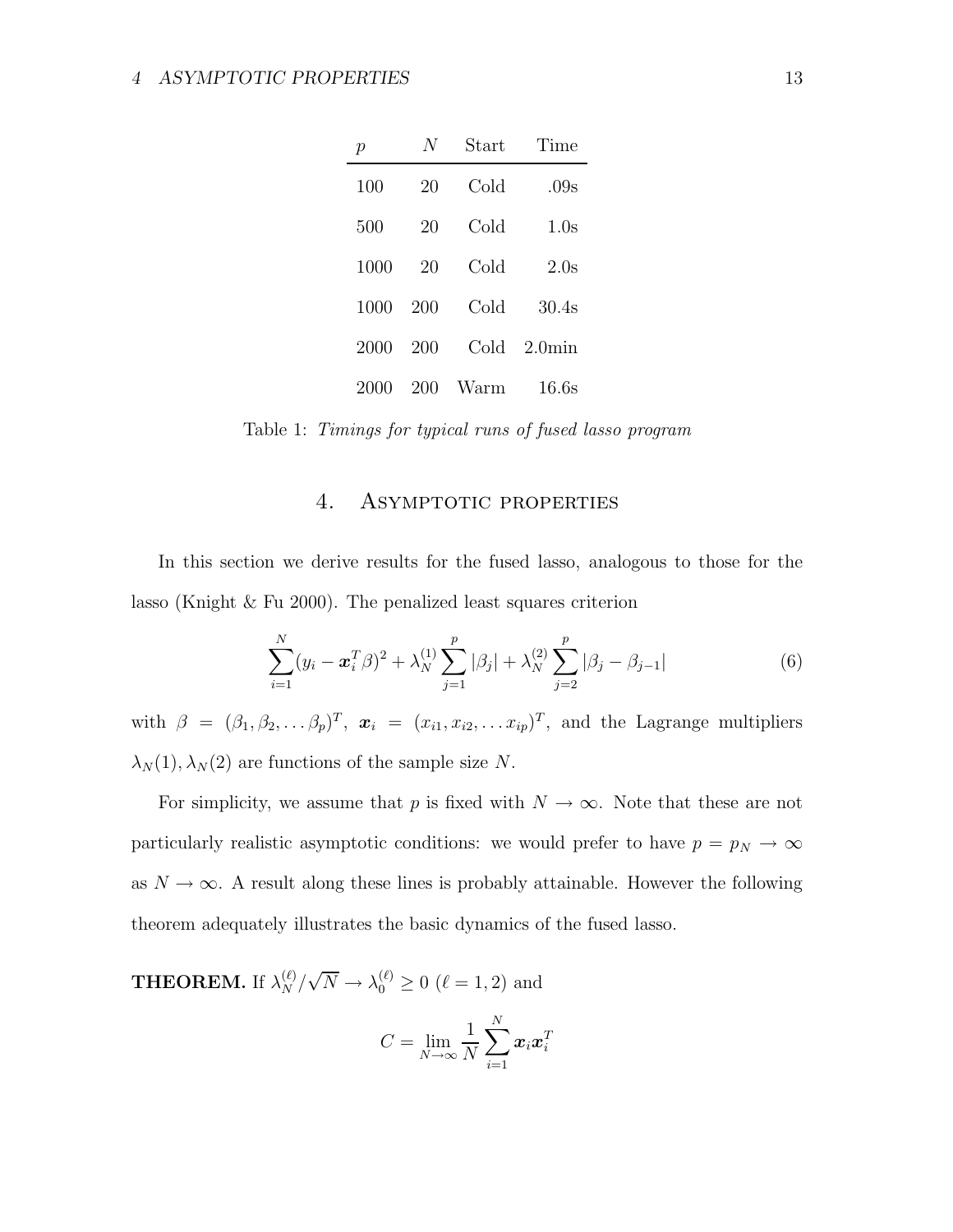is non-singular then

$$
\sqrt{N}(\widehat{\beta}_N - \beta) \rightarrow_d \operatorname{argmin}(V),
$$

where

$$
V(\mathbf{u}) = -2\mathbf{u}^T \mathbf{W} + \mathbf{u}^T C \mathbf{u} + \lambda_0^{(1)} \sum_{j=1}^p [u_j \text{sign}(\beta_j) I(\beta_j \neq 0) + |u_j| I(\beta_j = 0)]
$$
  
+  $\lambda_0^{(2)} \sum_{j=2}^p [(u_j - u_{j-1}) \text{sign}(\beta_j - \beta_{j-1}) I(\beta_j \neq \beta_{j-1}) + |u_j - u_{j-1}| I(\beta_j = \beta_{j-1})]$ 

and **W** has a  $\mathcal{N}(\mathbf{0}, \sigma^2 C)$  distribution.

**Proof.** Define  $V_N(\boldsymbol{u})$  by

$$
V_N(\boldsymbol{u}) = \sum_{i=1}^N [(\varepsilon_i - \boldsymbol{u}^T \boldsymbol{x}_i / \sqrt{N})^2 - \varepsilon_i^2] + \lambda_N^{(1)} \sum_{j=1}^p \left[ |\beta_j + u_j / \sqrt{N}| - |\beta_j| \right] + \lambda_N^{(2)} \sum_{j=2}^p \left[ |\beta_j - \beta_{j-1} + (u_j - u_{j-1}) / \sqrt{N}| - |\beta_j - \beta_{j-1}| \right]
$$

(where  $\mathbf{u} = (u_0, u_1, \dots, u_p)^T$ ) and note that  $V_N$  is minimized at  $\sqrt{N}(\widehat{\beta}_N - \beta)$ . First note that

$$
\sum_{i=1}^N [(\varepsilon_i - \bm{u}^T\bm{x}_i/\sqrt{N})^2 - \varepsilon_i^2] \rightarrow_d -2\bm{u}^T\bm{W} + \bm{u}^T C \bm{u}
$$

with finite dimensional convergence holding trivially. We also have

$$
\lambda_N^{(1)} \sum_{j=1}^p \left[ |\beta_j + u_j / \sqrt{N}| - |\beta_j| \right] \to \lambda_0^{(1)} \sum_{j=1}^p \left[ u_j \text{sign}(\beta_j) I(\beta_j \neq 0) + |u_j| I(\beta_j = 0) \right]
$$

and

$$
\lambda_N^{(2)} \sum_{j=2}^p \left[ |\beta_j - \beta_{j-1} + (u_j - u_{j-1}) / \sqrt{N} | - |\beta_j - \beta_{j-1}| \right]
$$
  
\n
$$
\rightarrow \lambda_0^{(2)} \sum_{j=2}^p \left[ (u_j - u_{j-1}) \text{sign}(\beta_j - \beta_{j-1}) I(\beta_j \neq \beta_{j-1}) \right]
$$
  
\n
$$
+ \lambda_0^{(2)} \sum_{j=2}^p \left[ |u_j - u_{j-1}| I(\beta_j = \beta_{j-1}) \right].
$$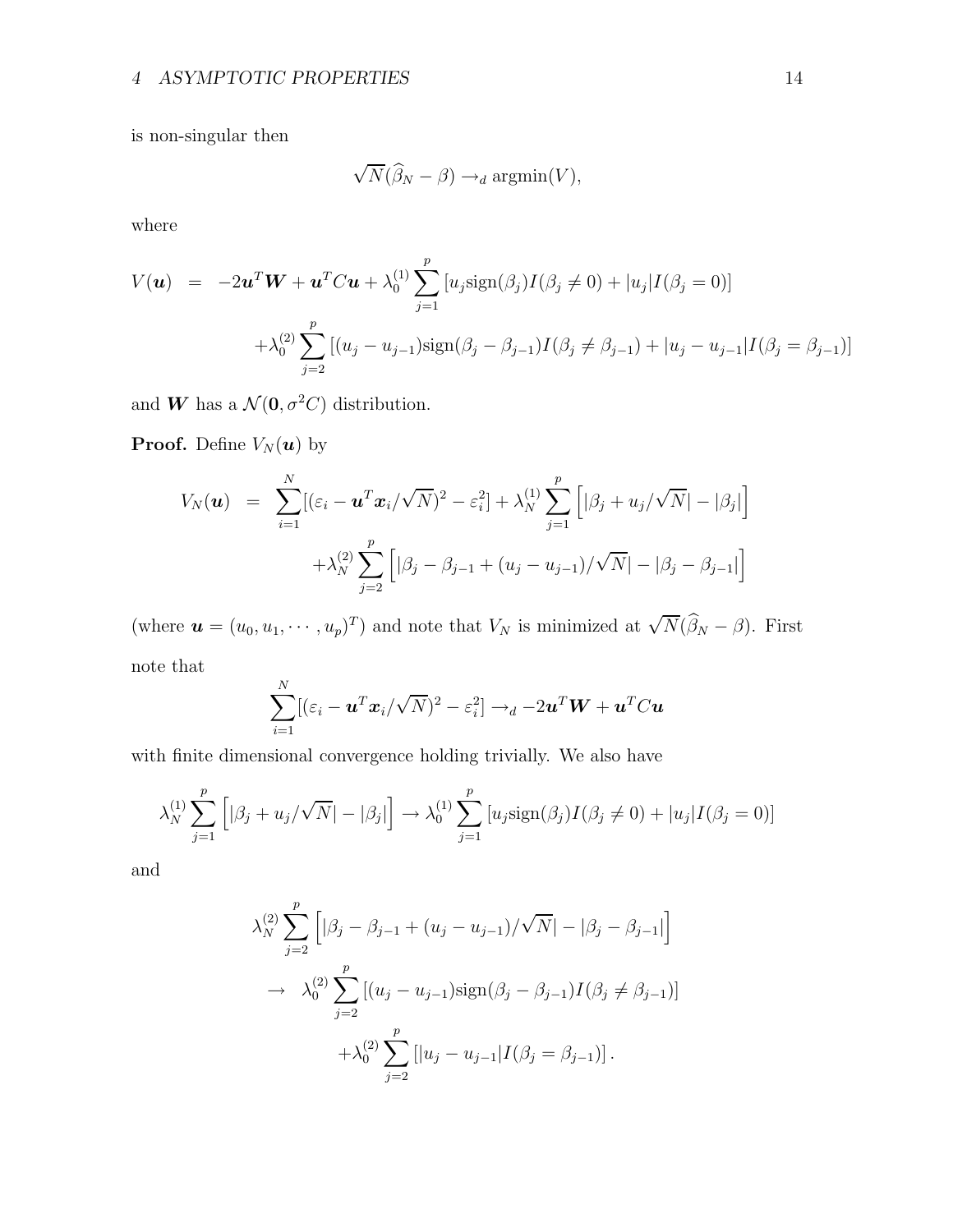Thus  $V_N(\mathbf{u}) \to_d V(\mathbf{u})$  (as defined above) with the finite dimensional convergence holding trivially. Since  $V_N$  is convex and V has a unique minimum, it follows (Geyer 1996) that

$$
\operatorname{argmin}(V_N) = \sqrt{N}(\widehat{\beta}_N - \beta) \to_d \operatorname{argmin}(V). \qquad \Box
$$

As a simple example, suppose that  $\beta_1 = \beta_2 \neq 0$ . Then the joint limiting distribution of

$$
\left(\sqrt{N}(\widehat{\beta}_{1N}-\beta_1), \sqrt{N}(\widehat{\beta}_{2N}-\beta_2)\right)
$$

will have probability concentrated on the line  $u_1 = u_2$  when  $\lambda_0^{(2)} > 0$ . When  $\lambda_0^{(1)} > 0$ , we would see a lasso-type effect on the univariate limiting distributions, which would result in a shift of probability to the negative side if  $\beta_1 = \beta_2 > 0$  and a shift of probability to the positive side if  $\beta_1 = \beta_2 < 0$ .

# 5. Soft-thresholding and wavelets

#### 5·1. Soft-thresholding estimators

Consider first the lasso problem with orthonormal features and  $N > p$ . That is, in the fused lasso problem (3) we take  $s_2 = \infty$  and we assume that  $X^T X = I$ . Then if  $\tilde{\beta}_j$  are the univariate least squares estimates, the lasso solutions are soft-threshold estimates:

$$
\hat{\beta}_j(\gamma_1) = \text{sign}(\tilde{\beta}_j) \cdot (|\tilde{\beta}_j| - \gamma_1)_+, \tag{7}
$$

where  $\gamma_1$  satisfies  $\sum_j |\hat{\beta}_j(\gamma_1)| = s_1$ .

Corresponding to this, there is a special case of the fused problem that also has an explicit solution. We take  $s_1 = \infty$  and let  $\theta = L\beta$ ,  $Z = XL^{-1}$ . Note that  $L^{-1}$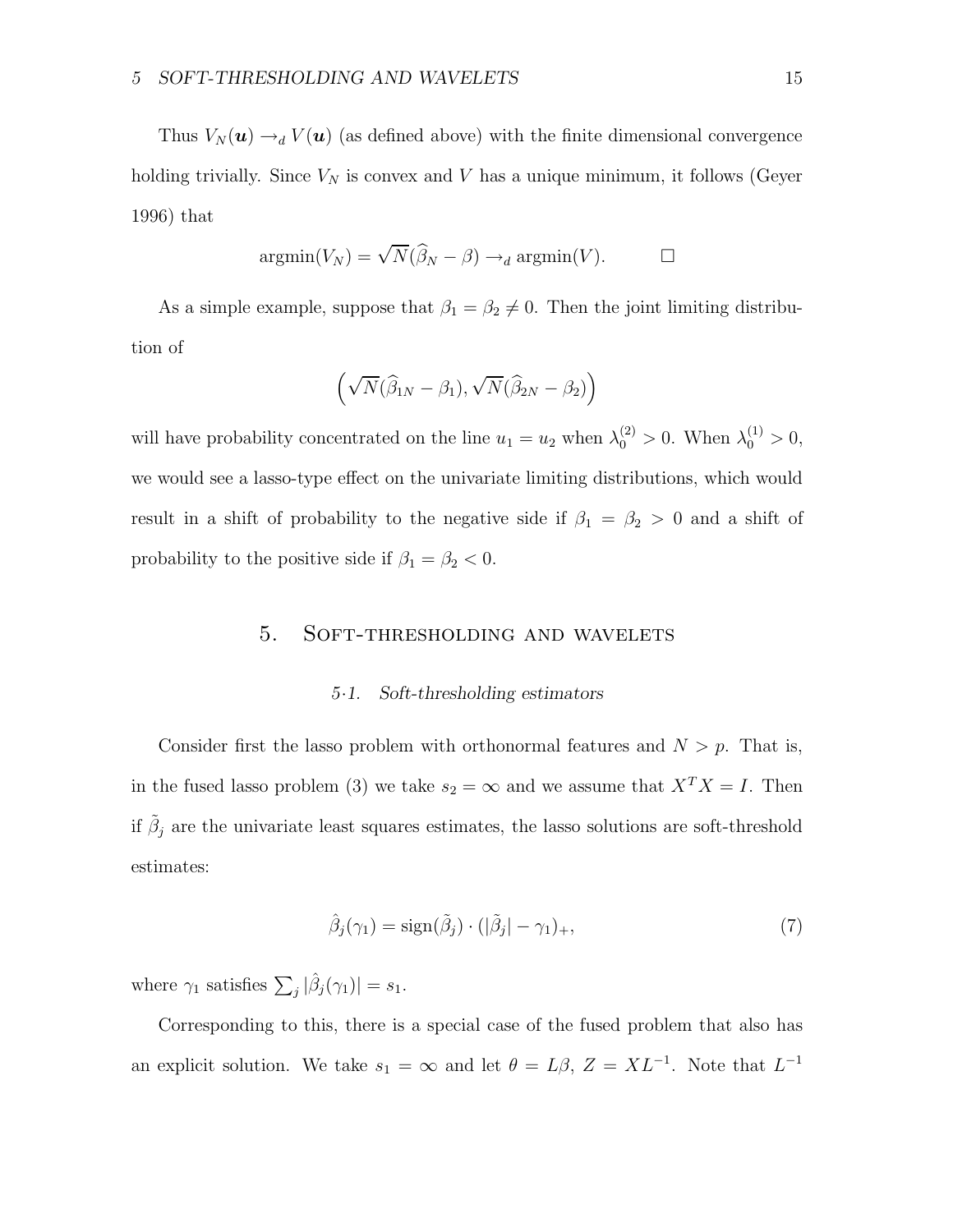is a lower-triangular matrix of ones, and hence the components of Z are the "right" cumulative sums of the  $x_{ij}$  across j. This gives a lasso problem for  $(Z, y)$  and the solutions are

$$
\hat{\theta}_j(\gamma_2) = \text{sign}(\tilde{\theta}_j) \cdot (|\tilde{\theta}_j| - \gamma_2)_+, \tag{8}
$$

provided  $Z^T Z = I$ , or equivalently,  $X^T X = L^T L$ . Here  $\gamma_2$  satisfies  $\sum_j |\hat{\theta}_j(\gamma_2)| = s_2$ . The matrix  $L^T L$  is tri-diagonal, with 2s on the diagonal and  $-1$ s on the off-diagonals.

Of course we can't have both  $X^T X = I$  and  $X^T X = L^T L$  at the same time. But we can construct a scenario for which the fused lasso problem has an explicit solution. We take  $X = UL^{-1}$  with  $U^T U = I$ , and assume that the full least squares estimates  $\beta' = (X^T X)^{-1} X^T y$  are non-decreasing:  $0 \le \beta'_1 \le \beta'_2 ... \le \beta'_p$ . Finally, we set  $s_1 = s_2 = s$ . Then the fused lasso solution soft-thresholds the full least squares estimates  $\beta'$  from the right:

$$
\hat{\beta} = (\beta'_1, \beta'_2, \dots \beta'_k, \lambda, 0, 0, \dots 0)
$$
\n(9)

where  $\sum_{i=1}^{k} \beta'_{j} + \lambda = s$ . However this setup does not seem to be very useful in practice, as its assumptions are quite unrealistic.

#### 5·2. Basis Transformations

A transform approach to the problem of this paper would go roughly as follows. We model  $\beta = W\gamma$ , where the columns of W are appropriate bases. For example, in our simulated example we might use Haar wavelets. Then we can write  $X\beta =$  $X(W\gamma) = (XW)\gamma$ . Operationally, we transform our features to  $Z = XW$  and fit y to  $Z\gamma$ , either by soft-thresholding or by lasso, giving  $\tilde{\gamma}$ . Finally we map back to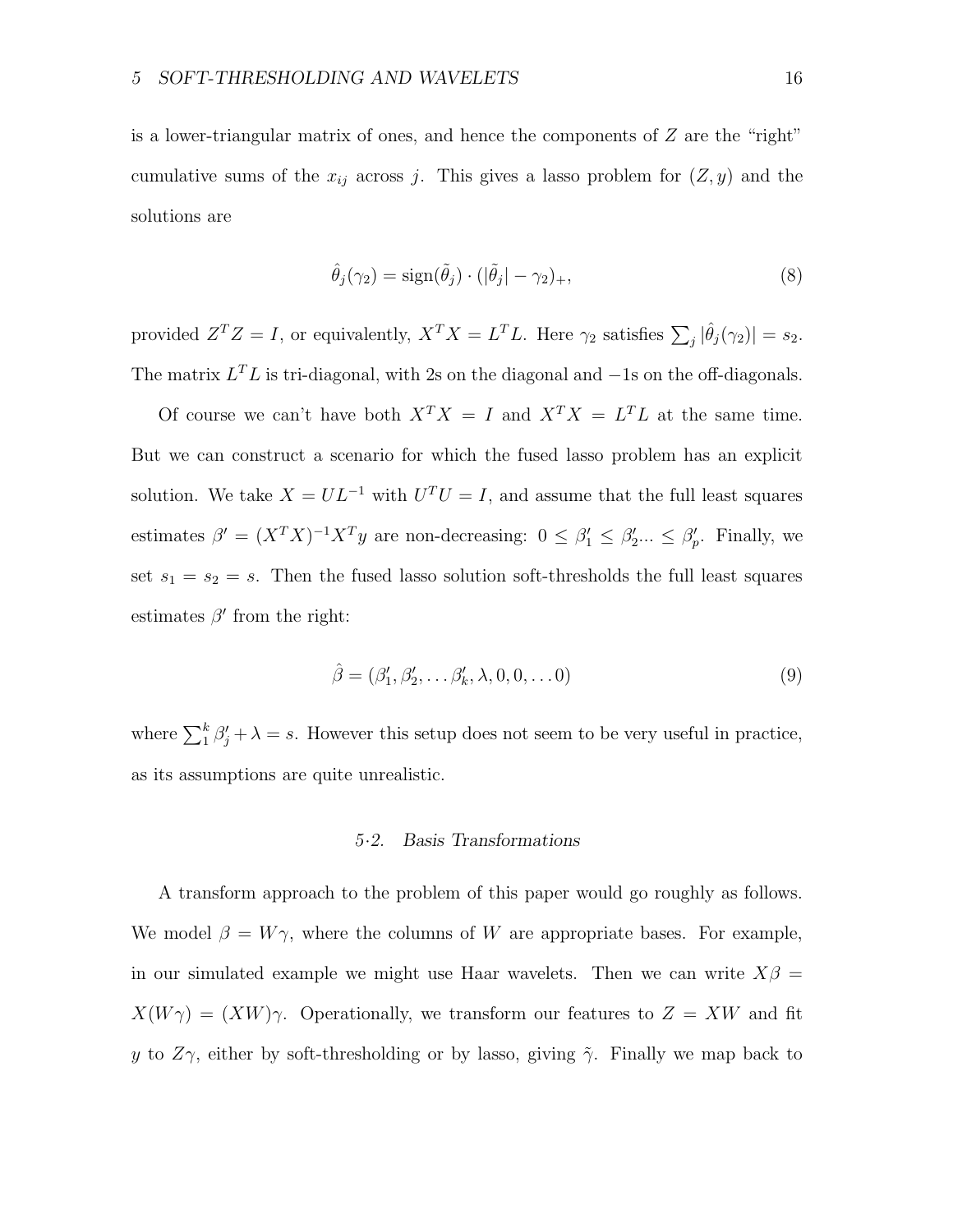get  $\tilde{\beta} = W\tilde{\gamma}$ . Note that soft-thresholding implicitly assumes that the Z basis is orthonormal, that is  $Z^T Z = I$ .

This procedure seeks a sparse representation of the  $\beta$ s in the transformed space. In contrast, the lasso and simple soft-thresholded estimates (7) seek a sparse representation of the  $\beta$ s in the original basis.

The fused lasso is more ambitious: it uses two basis representations X and  $Z =$  $XL^{-1}$ , and seeks a representation that is sparse in both spaces. It does not assume orthogonality, since this cannot hold simultaneously in both representations. The price for this ambition is an increased computational burden.

Figure 6 shows the results of applying soft-thresholding (left panel) or the lasso (right panel) in the space of Haar wavelets coefficients, and then transforming back to the original space. For soft-thresholding, we used the level-dependent threshold  $\sigma \sqrt{2 \log N_j}$ , where  $N_j$  is the number of wavelet coefficients at the given scale, and  $\sigma$  was chosen to minimize test error (see e.g. Donoho & Johnstone (1994)). For the lasso, we chose the bound  $s_1$  to minimize test error. The resulting estimates are not very accurate, especially that from the lasso. This may be partly due to the fact that the wavelet basis is not translation invariant. Hence if the nonzero coefficients are not situated near a power of two along the feature axis, the wavelet basis will have difficulty representing it.

# 6. Degrees of freedom of the fused lasso fit

It is useful to consider how many "degrees of freedom" are used in a fused lasso fit  $\hat{y} = X\hat{\beta}$  as  $s_1, s_2$  are varied. Efron et al. (2002) consider a definition of degrees of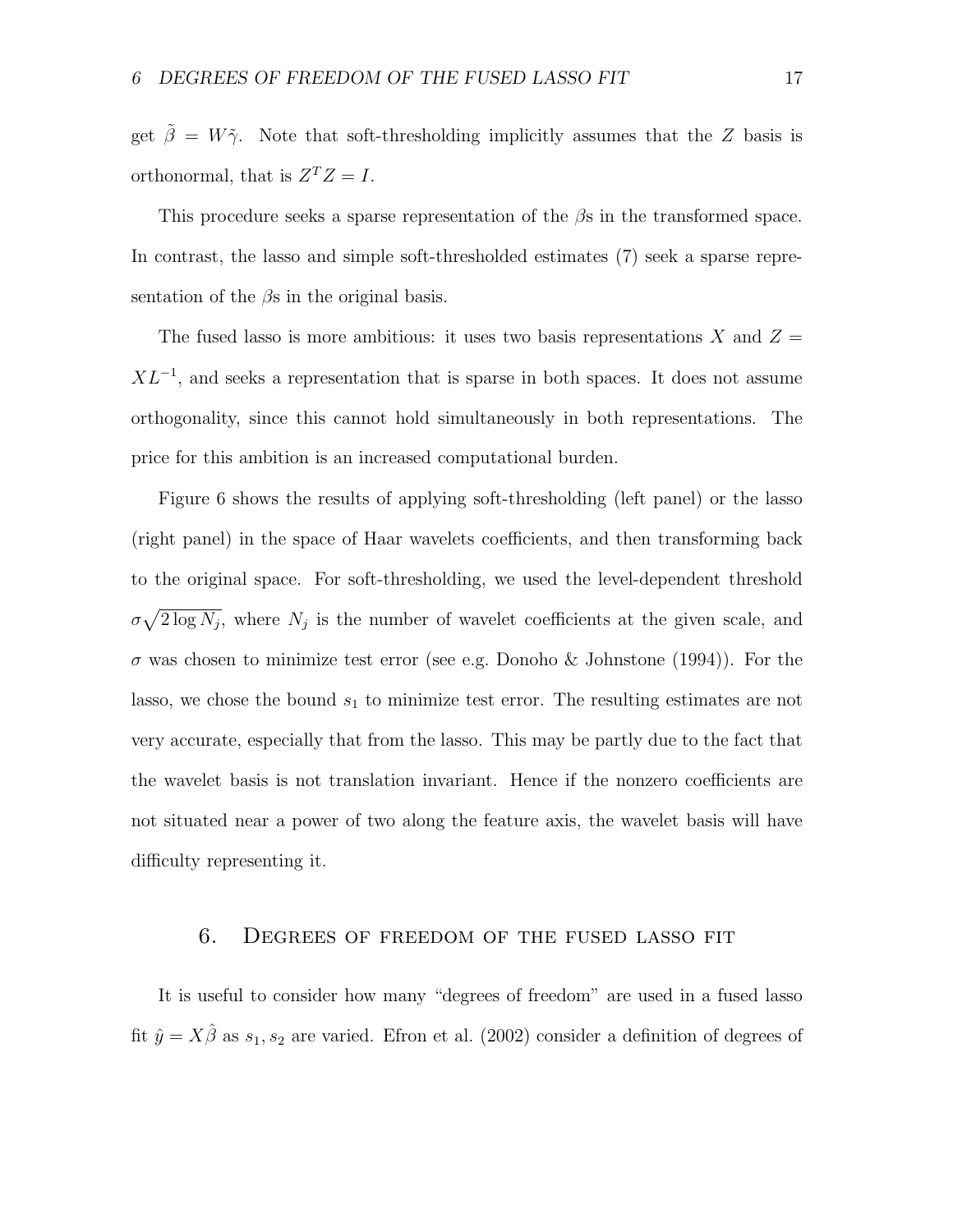

Figure 6: Simulated example of Figure 3. Left panel: true coefficients (black), and estimated coefficients (red) obtained from transforming to a Haar wavelet basis, thresholding, and transforming back. Right panel: same procedure was carried out, except that the lasso was applied to the Haar coefficients (rather than soft-thresholding).

freedom using the formula of Stein (1981):

$$
df(\hat{y}) = \frac{1}{\sigma^2} \sum_{i=1}^{N} cov(y_i, \hat{y}_i).
$$
 (10)

Here  $\sigma^2$  is the variance of  $y_i$  with X fixed, and cov refers to covariance with X fixed. For a standard multiple linear regression with  $p < N$  predictors,  $df(\hat{y})$  reduces to p. Now in the special case of an orthonormal design  $(X<sup>T</sup>X = I)$ , the lasso estimators are simply the soft-threshold estimates (7), and Efron et al. (2002) show that the degrees of freedom equals the number of non-zero coefficients. They also prove this for the LAR and lasso estimators under a "positive cone condition", which implies that the estimates are monotone as a function of the  $L_1$  bound  $s_1$ . The proof in the orthonormal case is simple: it uses Stein's formula

$$
\frac{1}{\sigma^2} \sum_{i=1}^N \text{cov}(y_i, g_i) = \mathcal{E}\left(\sum_i \partial g(y) / \partial y_i\right). \tag{11}
$$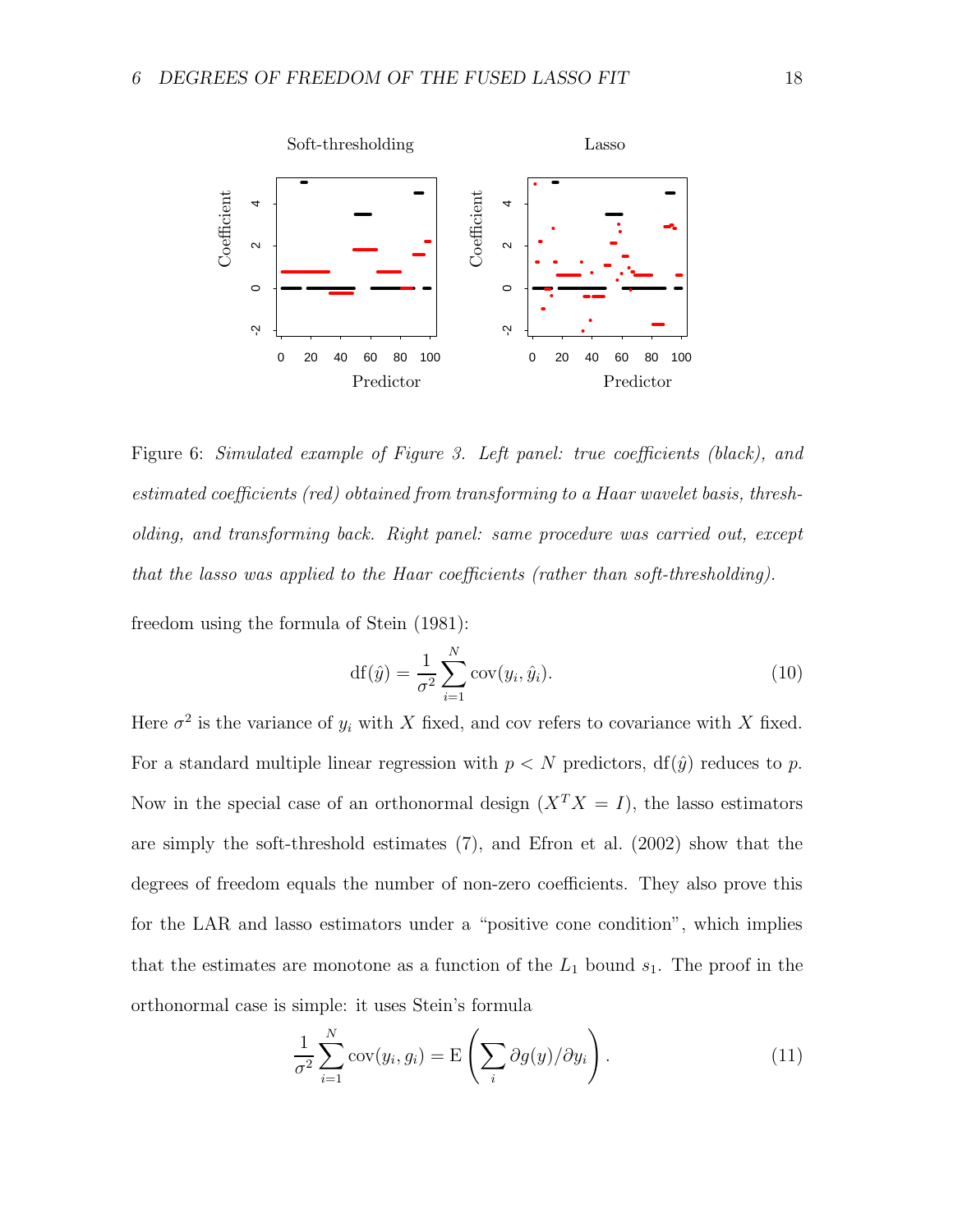Here  $y = (y_1, y_2, \dots y_N)$  is a multivariate normal vector with mean  $\mu$  and covariance I, and  $g(y)$  is an estimator, an almost differentiable function from  $\mathbb{R}^N$  to  $\mathbb{R}^N$ . For the lasso with orthonormal design, we rotate the basis so that  $X = I$ , and hence from (7),  $g(y)$  equals  $\text{sign}(y_i)(|y_i| - \gamma_1)$ . The derivative  $\partial g(y)/\partial y_i$  equals 1 if the ith component is non-zero, and zero otherwise. Hence the degrees of freedom is the number of non-zero coefficients.

For the fused lasso, the natural estimate of degrees of freedom is

$$
df(\hat{y}) = #\{\text{nonzero coefficient blocks in }\hat{\beta}\}.
$$
 (12)

In other words, we count a sequence of one or more consecutive non-zero and equal  $\hat{\beta}_j$  values as one degree of freedom. Equivalently, we can define

$$
df(\hat{y}) = p - #\{\beta_j = 0\} - #\{\beta_j - \beta_{j-1} = 0, \beta_j, \beta_{j-1} \neq 0\}.
$$
\n(13)

It is easy to see that these two definitions the same. Furthermore, the objective function can be made zero when  $df(\hat{y}) \ge \min(N, p)$ , and hence  $\min(N, p)$  is an effective upper bound for the degrees of freedom. We have no proof that  $df(\hat{y})$  is a good estimate in general. But it follows from the Stein result  $(11)$  in scenarios  $(7)-(9)$ .

Figure 7 compares the estimated and actual degrees of freedom for the fused lasso and lasso. The approximation for the fused lasso is fairly crude, but not much worse than that for the lasso. We used this definition only for descriptive purposes, to get a rough idea of the complexity of the fitted model.

#### 6·1. Sparsity of Fused Lasso Solutions

As has been mentioned in Section 2, the lasso has a sparse solution in high dimensional modeling. That is, if  $p > N$ , lasso solutions will have at most N non-zero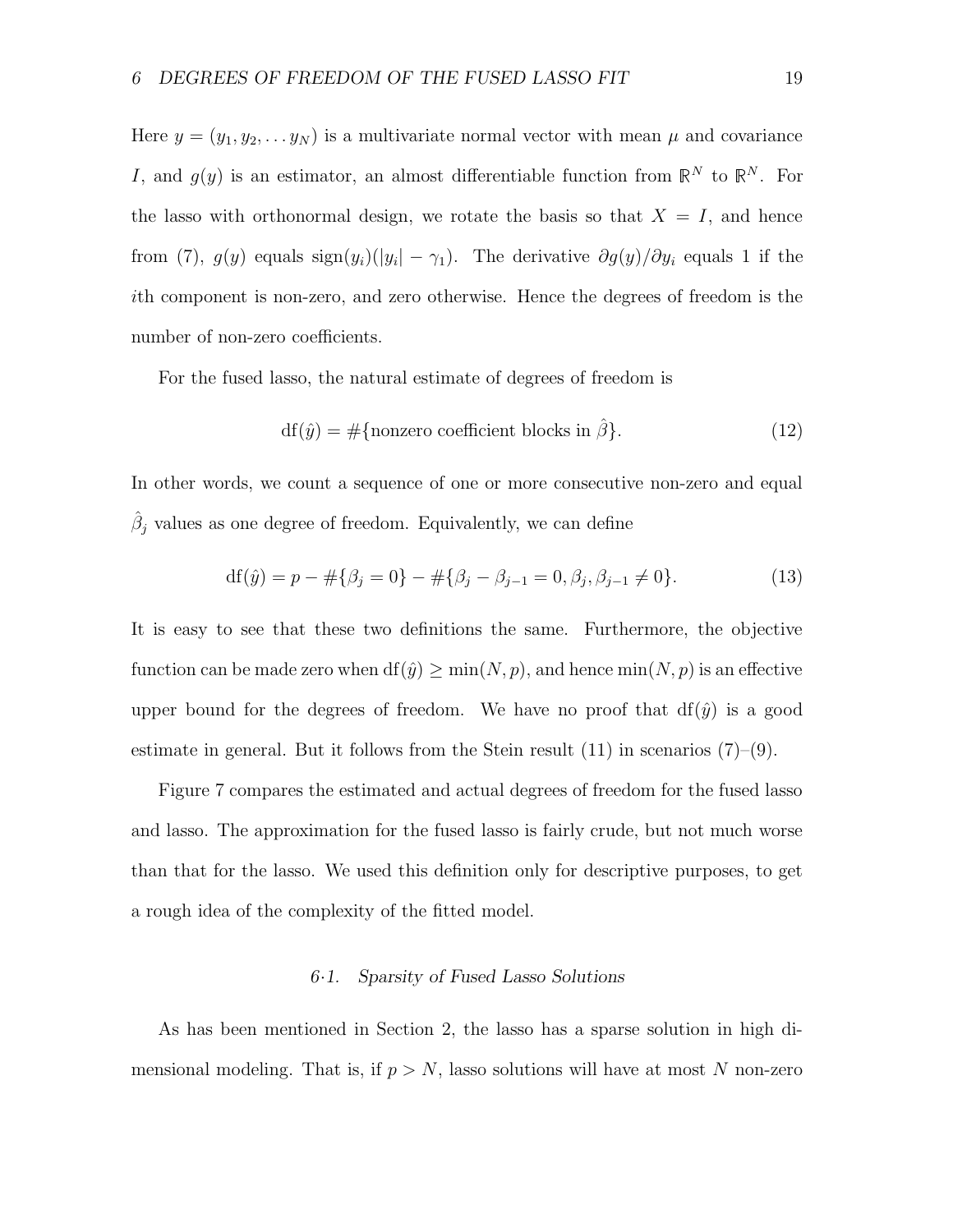

Figure 7: Simulated example: actual and estimated degrees of freedom for fused lasso and lasso. In each panel the solid line is the  $45^{\circ}$  line and the broken line is the least squares regression fit.

coefficients, under mild ("non-redundancy") conditions. This property extends to any convex loss function with a lasso penalty. It is proven explicitly, and the required non-redundancy conditions are spelled out, in (Rosset et al. 2004), Appendix A.

The fused lasso turns out to have a similar sparsity property. Instead of applying to the number of non-zero coefficients, however, the sparsity property applies to the number of sequences of identical non-zero coefficients. So, if we consider the prostate cancer example in Section 7 and Figure 8, sparsity of the lasso implies we could have at most 216 red dots in the bottom panel of Figure 8. Sparsity of the fused lasso implies that we could have at most 216 black sequences of consecutive  $m/z$  values with the same coefficient.

The formal statement of the sparsity result for the fused lasso is

### THEOREM.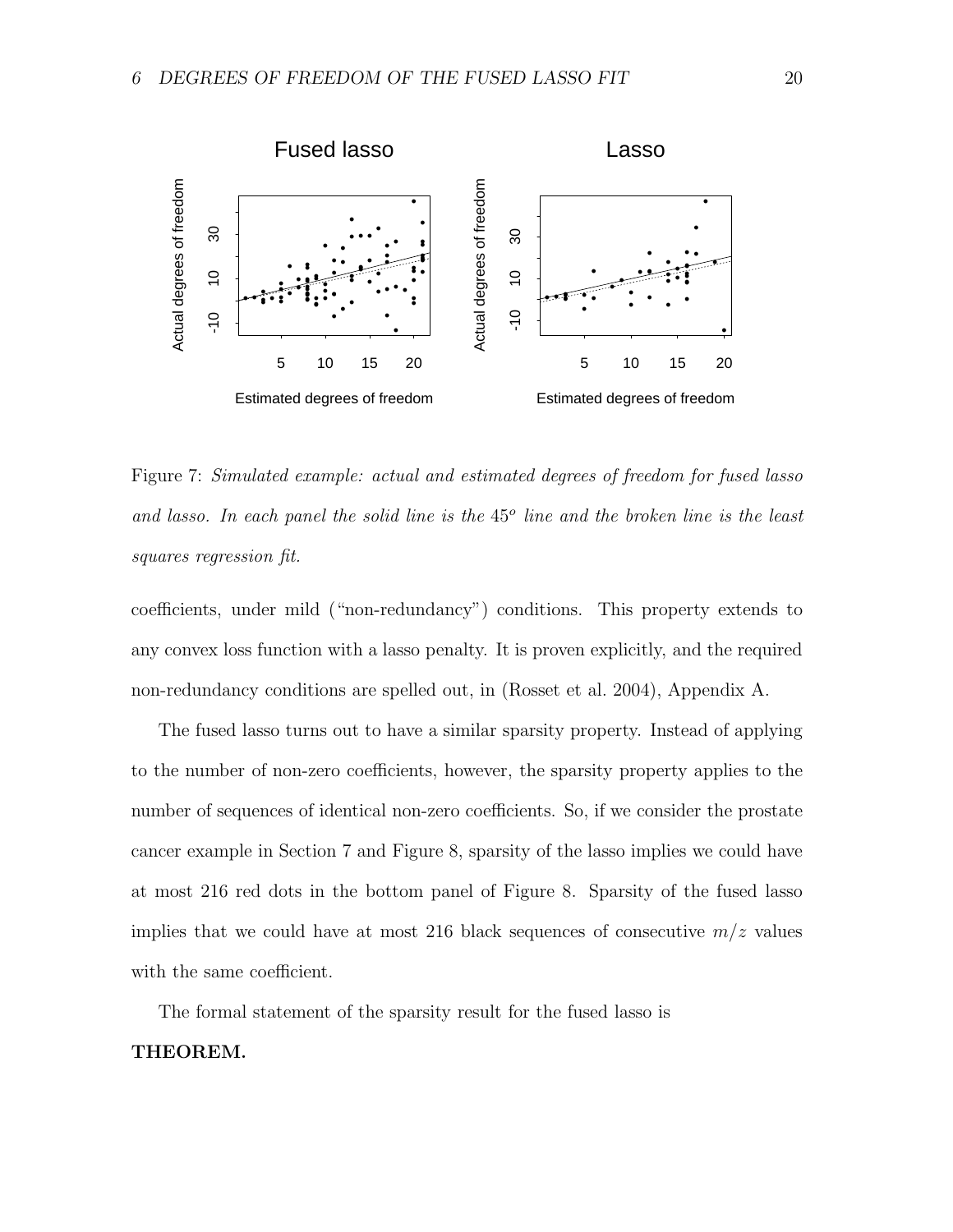Set  $\beta_0 = 0$ . Let  $n_{seq}(\beta) = \sum_{i=1}^p 1\{\beta_i \neq \beta_{i-1}\}\.$  Then under "non-redundancy" conditions on the design matrix  $X$ , the fused lasso problem  $(3)$  has a unique solution  $\hat{\beta}$  with  $n_{seq}(\hat{\beta}) \leq N$ .

The proof is very similar to the sparsity proof for the lasso in (Rosset et al. 2004), and is based on examining the Karush-Kuhn-Tucker (KKT) conditions for optimality of the solution to the constrained problem (3). The non-redundancy conditions mentioned can be qualitatively summarized as:

- 1. No  $N$  columns of the design matrix  $X$  are linearly dependent
- 2. Every one of a finite set of  $N+1$  linear equations in N variables (the coefficients of which depend on the specific problem) do not have a solution.

# 7. Analysis of prostate cancer data

As mentioned in the introduction, this dataset consists of 48,538 measurements on 324 patients: 157 healthy patients and 167 with cancer. The average profiles (centroids) are shown in in Figure 1. As was done by the original authors, we ignored  $m/z$ sites below 2000, where chemical artifacts can occur. We randomly created training and validation sets of size 216 and 108 patients respectively. To make computations manageable, we average the data in consecutive blocks of 20, giving a total of 2181 sites. [We did manage to run the lasso on the full set of sites, and it produced error rates about the same as those reported for lasso here.] The results of various methods are shown in Table 2. Nearest shrunken centroids (Tibshirani et al. 2001) is essentially equivalent, in this two-class setting, to soft-thresholding of the univariate regression coefficients.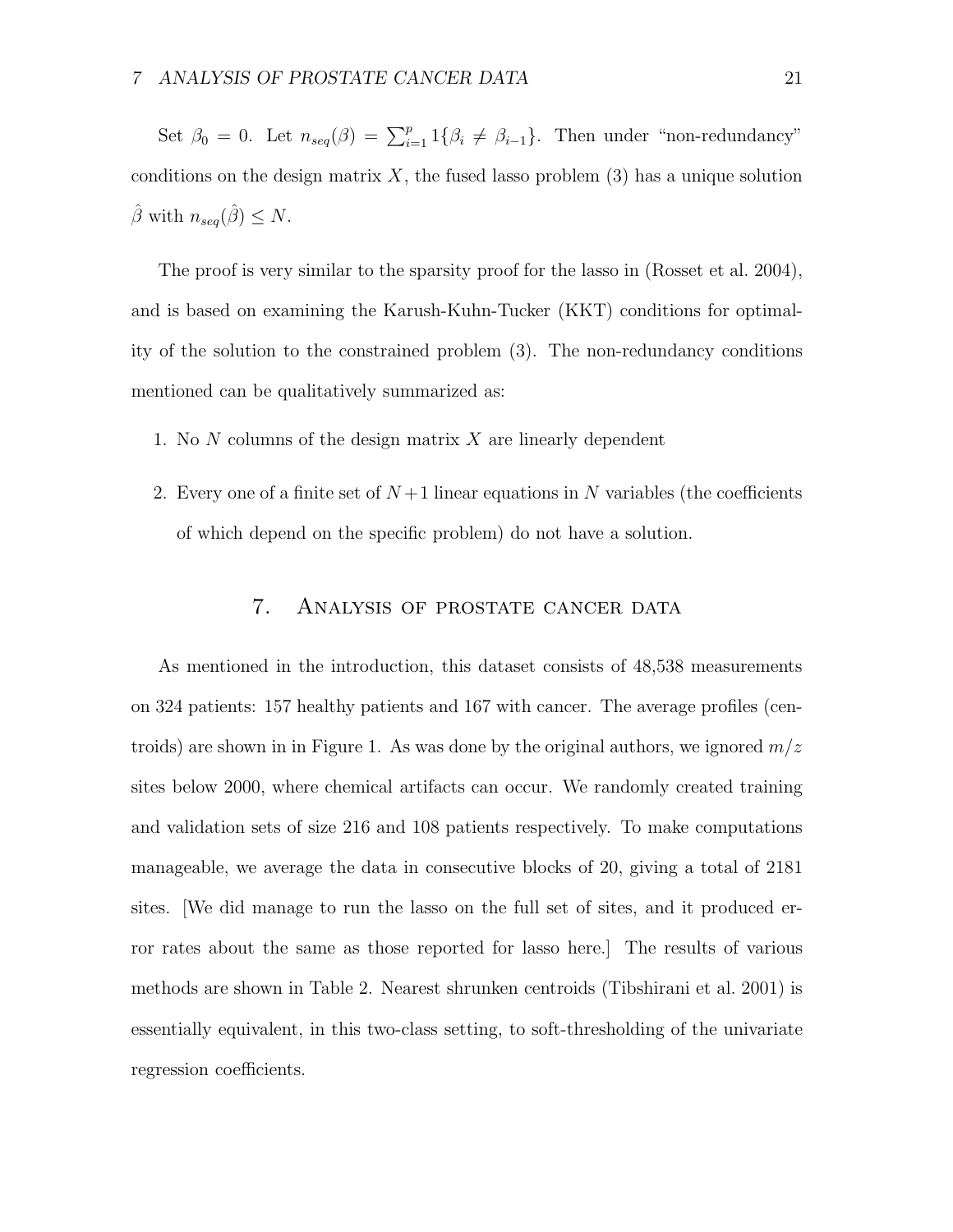| Method                     | Validation errors/108 df $\#$ sites |       |      | S <sub>1</sub> | $S_2$ |
|----------------------------|-------------------------------------|-------|------|----------------|-------|
| Nearest shrunken centroids | 30                                  |       | 227  |                |       |
| Lasso                      | 16                                  | -60   | 40   | 83             | -164  |
| Fusion                     | 18                                  | -102  | 2171 | -16            | - 32  |
| Fused Lasso                | 16                                  | -103- | 218  | 113            | -103  |

Table 2: Prostate data results

Adam et al. (2003) report error rates around 5% for a 4 class version of this problem, using a peak finding procedure followed by a decision tree algorithm. However we (and at least one other group that we know of) have had difficulty replicating their results, even using their extracted peaks.

Figure 8 shows the non-zero coefficients from the two methods, We see that the fused lasso puts non-zero weights at more sites, spreading out the weights especially at higher  $m/z$  values. A more careful analysis would use cross-validation to choose the bounds, and then report the test error for these bounds. We carry out such an analysis for the leukemia data in section 9·1.

# 8. A SIMULATION STUDY

We carried out a small simulation study to compare the performance of the lasso and fused lasso. To ensure that our feature set had a realistic correlation structure for protein mass spectroscopy, we used the first 1000 features from the data set described in the previous section. We also used a random subset of 100 of the patients, to keep the feature to sample size ratio near a realistic level. We then generated coefficient vectors  $\beta$  by choosing 1 to 10 non-overlapping  $m/z$  sites at random and defining blocks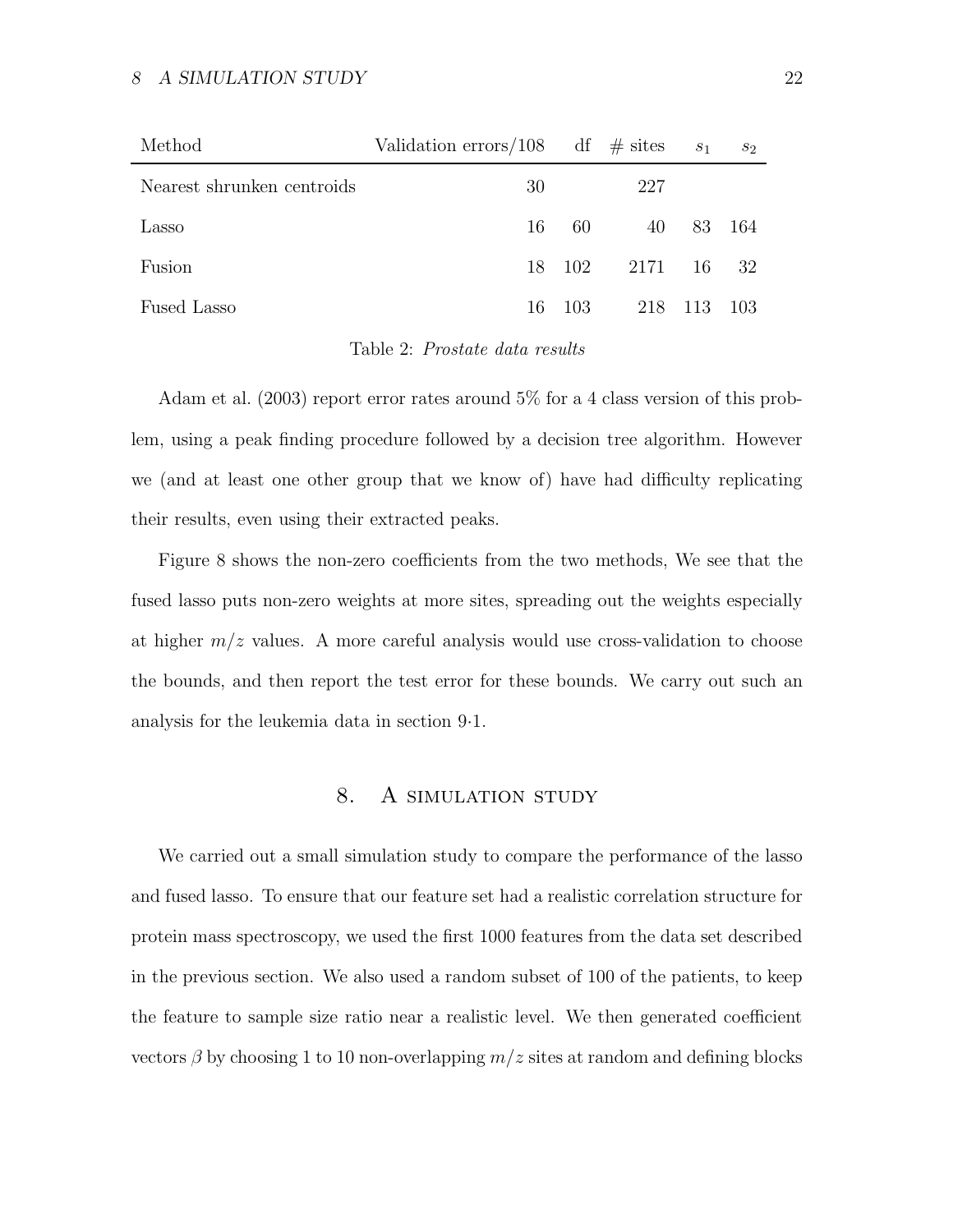

Figure 8: Results for prostate cancer example. Lasso and fused lasso non-zero coefficients are shown in red and black respectively.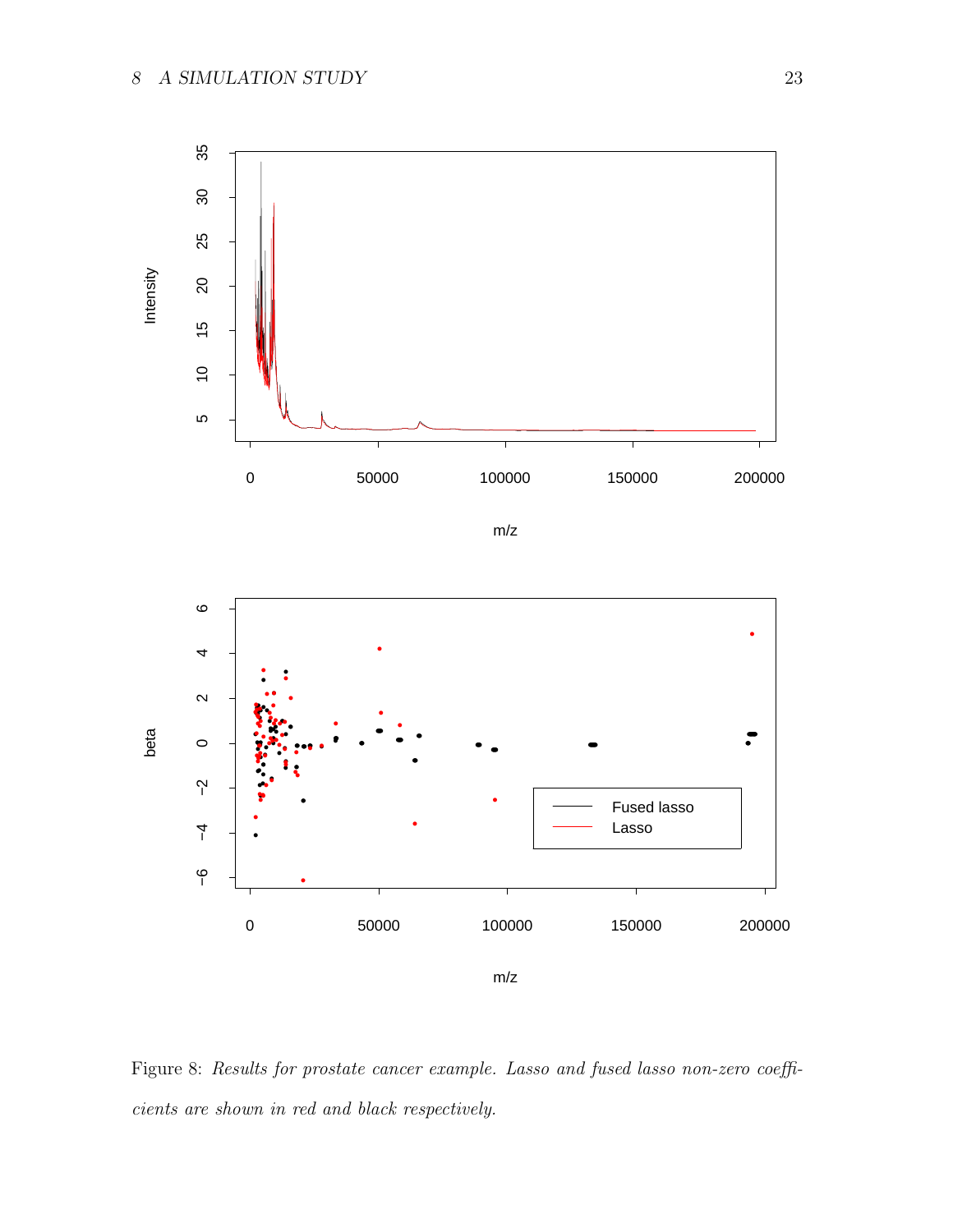#### 8 A SIMULATION STUDY 24

| Method                         |                | Test Error (se) Sensitivity (se) Specificity (se) |              |
|--------------------------------|----------------|---------------------------------------------------|--------------|
| Lasso                          | 265.194(7.957) | 0.055(0.009)                                      | 0.985(0.003) |
| Fused Lasso                    | 256.117(7.450) | 0.478(0.082)                                      | 0.693(0.072) |
| Fused Lasso (true $s_1, s_2$ ) | 261.380(8.724) | 0.446(0.045)                                      | 0.832(0.018) |
|                                |                |                                                   |              |

Table 3: Results of simulation study

of equal non-zero coefficients of lengths uniform between 1 and 100. The values of the coefficients were generated as  $N(0, 1)$ . Finally, training and test sets were generated according to

$$
y = X\beta + Z; \ \ 2.5 \cdot Z \sim N(0, 1). \tag{14}
$$

The setup is such that the amount of test variance explained by the model is about 50%.

For each dataset, we found the lasso solution with minimum test error. We then used the search strategy outlined in section 3 for the fused lasso. Table 3 summarizes the results of 20 simulations from this model. Sensitivity and specificity refer to the proportion of true non-zero coefficients and true zero coefficients that are detected by each method. Shown are the minimum test error solution from the fused lasso, and also that for the true values of the bounds  $s_1, s_2$ .

We see that the fused lasso slightly improves upon the test error of the lasso, and detects a much large proportion of the true non-zero coefficients. In the process, it has a lower specificity. Note that even with the true  $s_1, s_2$  bounds, the fused lasso detects less than half of the true non-zero coefficients. This demonstrates the inherent difficulty of problems having  $p \gg N$ .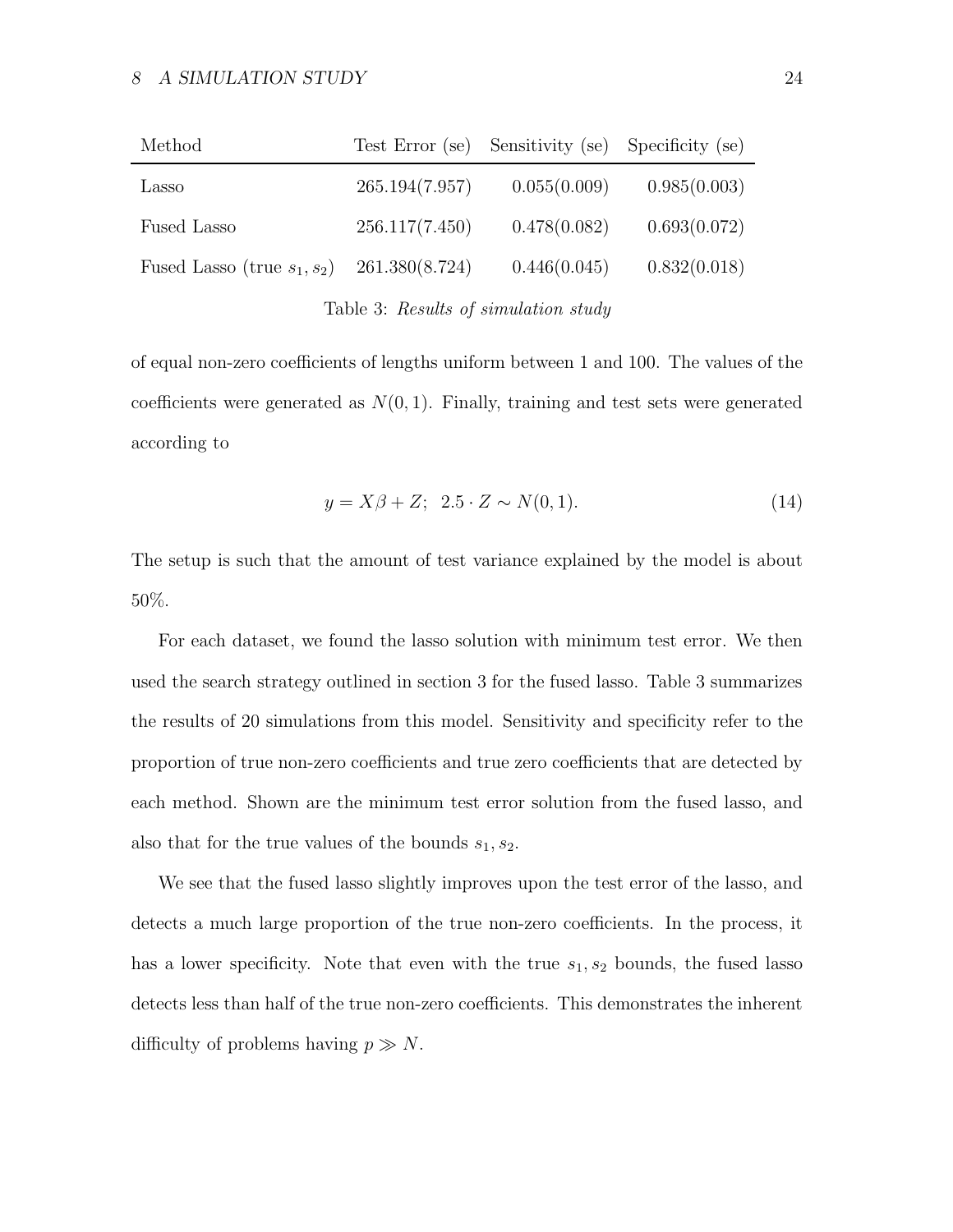### 9. Application to unordered features

The fused lasso definition (3) assumes that the features  $x_{ij}$ , and hence the corresponding parameters  $\beta_j$ , have a natural order in j. In some problems howeve the features have no pre-specified order: for example, genes in a microarray experiments. There are at least two ways to apply the fused lasso in this case. First, one can estimate an order for the features, using for example multidimensional scaling or hierarchical clustering. The latter is commonly used for creating heatmap displays of microarray data.

Alternatively, we notice that (3) doesn't require a complete ordering of the features but only specification of the nearest neighbor of each feature. That is, let  $k(j)$  be the index of the feature closest to feature  $j$ , in terms, for example of smallest Euclidean distance or maximal correlation. Then we can use the fused lasso with difference constraint

$$
\sum_j |\beta_j - \beta_{k(j)}| \le s_2.
$$

Computationally, this just changes the  $p$  linear constraints that are expressed in matrix  $L$  appearing in expression  $(5)$ . Note that more complicated schemes, such as the use of more than one near-neighbor, would increase the number of linear constraints, potentially up to  $p^2$ . We illustrate the first method in the example below.

#### 9·1. Leukemia classification using microarrays

These data were introduced in Golub et al. (1999). There are 7129 genes and 38 samples: 27 in class 1 (Acute Lymphocytic Leukemia) and 11 in class 2 (Acute Mylogenous Leukemia). In addition there is a test sample of size 34. The prediction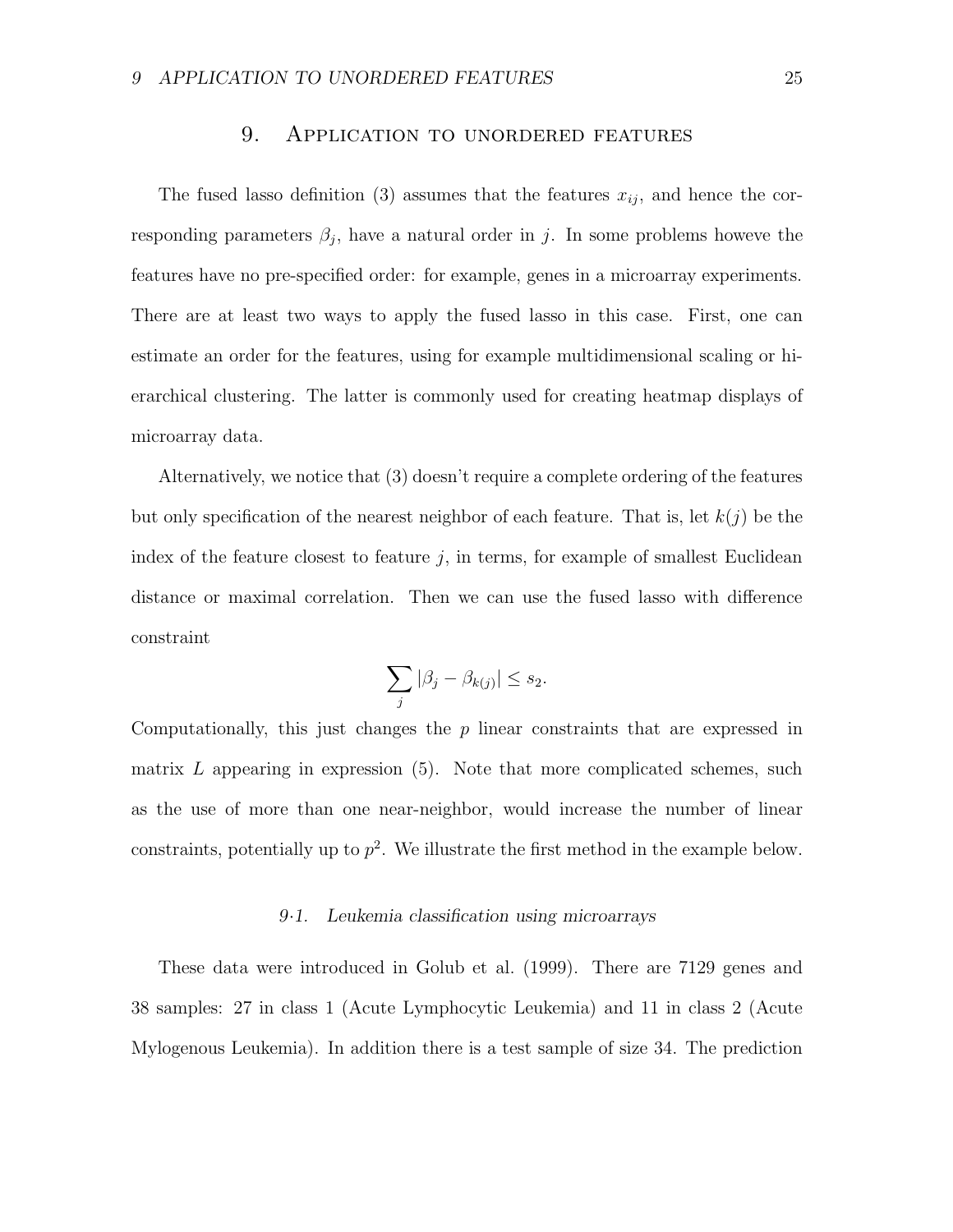| Method                                           |          | 10-fold Test error | $#$ genes |
|--------------------------------------------------|----------|--------------------|-----------|
|                                                  | CV error |                    |           |
| $(1)$ Golub $(50$ genes)                         | 3/38     | 4/34               | 50        |
| (2) Nearest shrunken centroid (21 genes)         | 1/38     | 2/34               | 21        |
| (3) Lasso 37 df $(s_1 = .65, s_2 = 1.32)$        | 1/38     | 1/34               | 37        |
| (4) Fused lasso 38 df $(s_1 = 1.08, s_2 = .71)$  | 1/38     | 2/34               | 135       |
| (5) Fused lasso 20 df $(s_1 = 1.35, s_2 = 1.01)$ | 1/38     | 4/34               | 737       |
| $(6)$ Fusion 1 df                                | 1/38     | 12/34              | 975       |

Table 4: Results for leukemia microarray example

results are shown in Table 4.

The first two lines are based on all 7129 genes. The Golub *et.al.* procedure is similar to nearest shrunken centroids, but uses hard-thresholding. For the lasso and fusion methods, we first filtered down to the top 1000 genes in terms of overall variance. Then we applied average linkage hierarchical clustering to the genes, to provide a gene order for the fusion process.

All lasso and fusion models were fit by optimizing the tuning parameters using cross-validation and then applying these values to the test set. The pure fusion estimate (6) did poorly in test error: this error never dropped below 3 for any value of the bound  $s_2$ .

We see that in line (4) fusing the lasso solution gives about the same error rate, using about four times as many genes. Further fusion in line (5) seems to increase the test error rate. Table 5 shows a sample of the estimated coefficients for the lasso and fused lasso solution (4). We see that in many cases, the fusion process has spread out the coefficient of a non-zero lasso coefficient onto adjacent genes.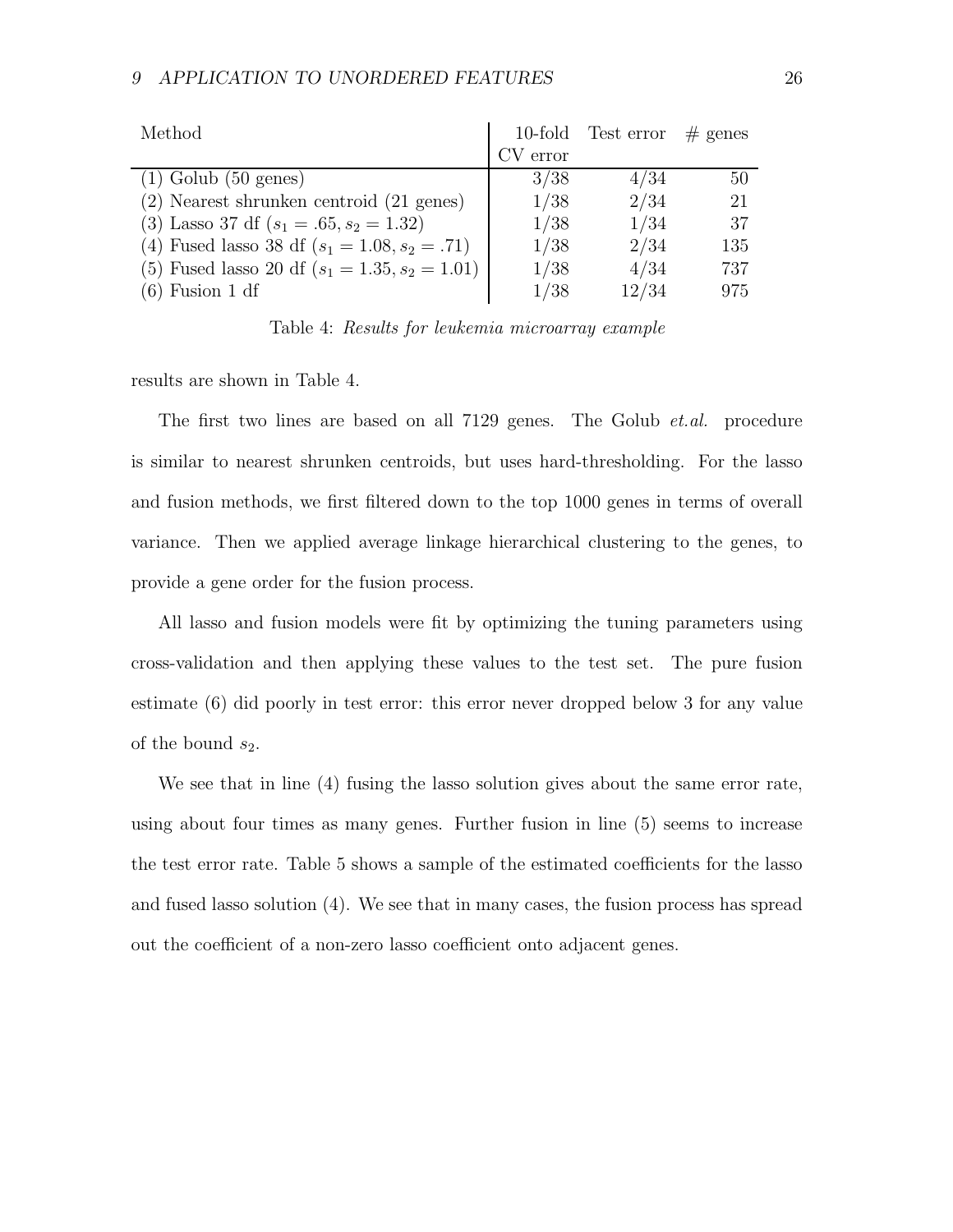| Gene $#$ | Lasso      | Fused Lasso | Gene $#$ | Lasso      | Fused Lasso | Gene $#$ | Lasso      | Fused Lasso |
|----------|------------|-------------|----------|------------|-------------|----------|------------|-------------|
| -9       | 0.00000    | 0.00203     | 421      | -0.08874   | $-0.02506$  | 765      | 0.00000    | 0.00361     |
| 10       | 0.00000    | 0.00495     | 422      | 0.00000    | $-0.00110$  | 766      | 0.00000    | 0.00361     |
| 11       | 0.00000    | 0.00495     |          |            |             | 767      | 0.00000    | 0.00361     |
| 12       | 0.00000    | 0.00495     | 475      | $-0.01734$ | 0.00000     | 768      | 0.00000    | 0.00361     |
| 13       | 0.00000    | 0.00495     |          |            |             | 769      | 0.00102    | 0.00361     |
| 14       | 0.00000    | 0.00495     | 522      | 0.00000    | $-0.00907$  | 770      | 0.00000    | 0.00361     |
| 15       | 0.00000    | 0.00495     | 523      | 0.00000    | $-0.00907$  | 771      | 0.00000    | 0.00361     |
|          |            |             | 524      | 0.00000    | $-0.00907$  | 772      | 0.00000    | 0.00361     |
| 22       | 0.01923    | 0.00745     | 525      | 0.00000    | $-0.00907$  |          |            |             |
| 23       | 0.00000    | 0.00745     | 526      | 0.00000    | $-0.00907$  | 788      | 0.04317    | 0.03327     |
| 24       | 0.00000    | 0.00745     | 527      | 0.00000    | $-0.00907$  |          |            |             |
| 25       | 0.00000    | 0.00745     | 528      | 0.00000    | $-0.00907$  | 798      | 0.02476    | 0.01514     |
| 26       | 0.00000    | 0.00745     |          |            |             | 799      | 0.00000    | 0.01514     |
| 27       | 0.01157    | 0.00294     | 530      | 0.01062    | 0.00000     | 800      | 0.00000    | 0.01514     |
|          |            |             |          |            |             |          |            |             |
| 31       | $-0.00227$ | 0.00000     | 563      | 0.00000    | $-0.02018$  | 815      | $-0.00239$ | 0.00000     |
|          |            |             | 564      | 0.00000    | $-0.02018$  |          |            |             |
| 39       | $-0.00992$ | 0.00000     | 565      | 0.00000    | $-0.02018$  | 835      | 0.00000    | $-0.01996$  |
|          |            |             | 566      | 0.00000    | $-0.02018$  | 836      | 0.00000    | $-0.01996$  |
| 44       | $-0.00181$ | 0.00000     | 567      | 0.00000    | $-0.02018$  | 837      | 0.00000    | $-0.01996$  |
|          |            |             |          |            |             | 838      | 0.00000    | $-0.00408$  |

Table 5: Leukemia data example: a sample of the non-zero coefficients for lasso and fused lasso, with contiguous blocks delineated. The full table appears in the technical report version of this paper.

# 10. Hinge loss

For two-class problems the maximum margin approach used in the support vector classifier (Boser et al. 1992), (Vapnik 1996) is an attractive alternative to least squares. The maximum margin method can be expressed in terms of the "hinge" loss function (see e.g. Hastie et al. (2001), chapter 11). We minimize

$$
J(\beta_0, \beta, \xi) = \sum_{j=1}^n \xi_j
$$
\n(15)

subject to  $y_i(\beta_0 + \beta^T \boldsymbol{x}_i) \ge 1 - \xi_i$ ,  $\xi_i \ge 0$  for all i. The original support vector classifier includes an  $L_2$  constraint  $\sum_{j=1}^p \beta_j^2 \leq s$ . Recently there has been interest in the  $L_1$ constrained (Lasso) support vector classifier. Zhu et al. (2003) develop a LARS-like algorithm for solving the problem for all values of the bound s.

We can generalize to the "fused lasso" support vector classifier by imposing constraints

$$
\sum_{j=1}^{p} |\beta_j| \le s_1; \quad \sum_{j=2}^{p} |\beta_j - \beta_{j-1}| \le s_2 \tag{16}
$$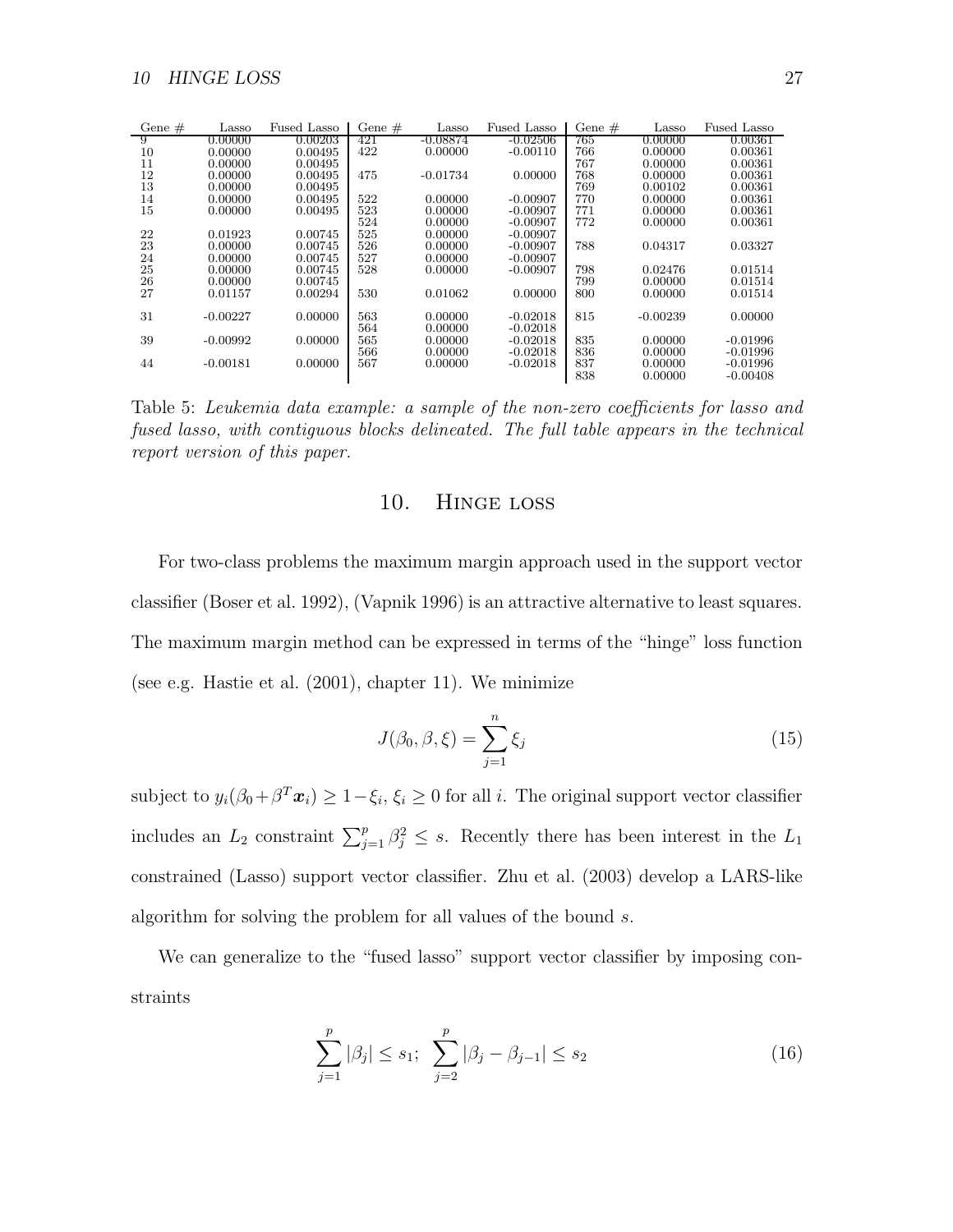|     | 0   |    |
|-----|-----|----|
| 1') | 28  |    |
| 17  | 822 | 26 |
| 0   | 60  | 35 |

Table 6: Signs of fused lasso coefficients (rows) versus signs of fused lasso support vector coefficients (columns).

The complete set of constraints can be written as

$$
\begin{pmatrix}\n1 \\
-a_0 \\
0 \\
0 \\
0\n\end{pmatrix}\n\le\n\begin{pmatrix}\nI & y & y^T X & 0 & 0 & 0 & 0 \\
0 & 0 & L & 0 & 0 & -I & I \\
0 & 0 & I & -I & I & 0 & 0 \\
0 & 0 & 0 & e^T & e^T & 0 & 0 \\
0 & 0 & 0 & 0 & 0 & e^T & e^T\n\end{pmatrix}\n\begin{pmatrix}\n\xi \\
\beta_0 \\
\beta \\
\beta^+\n\end{pmatrix}\n\le\n\begin{pmatrix}\n\infty \\
a_0 \\
0 \\
s_1 \\
s_2\n\end{pmatrix},
$$
\n(17)

in addition to the non-negativity constraints  $\xi_i$ ,  $\beta_j^+, \beta_j^-, \theta_j^+, \theta_j^- \geq 0$ . Since the objective function (15) is linear, this optimization is a linear (rather than quadratic) programming problem. Our implementation uses the sqopt package as before; sqopt handles both LP and QP problems.

We applied the fused lasso support vector classifier to the microarray leukemia data. Using  $s_1 = 2, s_2 = 4$  gave a solution with 90 non-zero coefficients, and 38 degrees of freedom. It produced one misclassification error in both tenfold crossvalidation and the test set, making it competitive with the best classifiers from Table 4. Table 6 compares the signs of the fused lasso coefficients (rows) and signs of fused lasso support vector coefficients (columns). The agreement is substantial, but far from perfect.

One advantage of the support vector formulation is its fairly easy extension to multi-class problems: see for example Lee et al. (2002).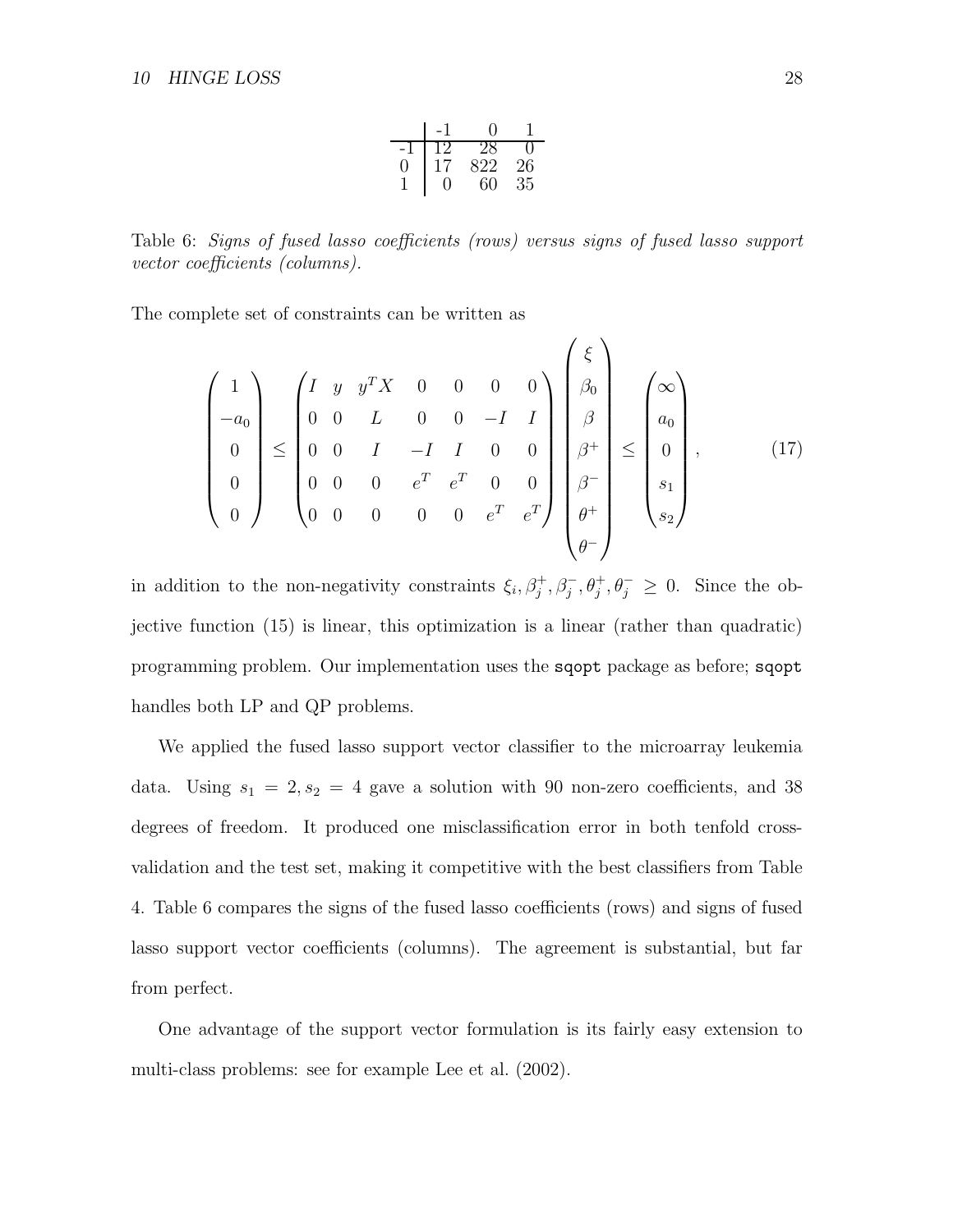### 11. Discussion

The fused lasso seems like a promising method for regression and classification, in settings where the features have a natural order.

One difficulty in using the fused lasso is computational speed. The timing results in Table 1 show that when  $p > 2000$  and  $N > 200$ , speed could become a practical limitation. This is especially true if five or tenfold cross-validation is carried out. Hot starts can help: starting with large values of  $s_1, s_2$ , solutions for smaller values can be obtained in a constant (short) time.

The LAR algorithm of Efron et al. (2002) solves efficiently the entire sequence of lasso problems, for all values of the  $L_1$  bound  $s_1$ . It does so by exploiting the fact that the solution profiles are piecewise linear functions of the  $L_1$  bound, and the set of active coefficients changes in a predictable way. One can show that the fused lasso solutions are piecewise linear functions as we move in a straight line in the  $(\lambda_1, \lambda_2)$  plane (see (Rosset & Zhu 2003)). Here  $(\lambda_1, \lambda_2)$  are the Lagrange multipliers corresponding to the bounds  $s_1, s_2$ . Hence it might be possible to develop a LARstyle algorithm for quickly solving the fused lasso problem along these straight lines. However such an algorithm would be considerably more complex than LAR, because of the many possible ways that the active sets of constraints can change. In LAR one can only add or drop a variable at a given step. In the fused lasso, one can add or drop a variable, or fuse or de-fuse a set of variables. We have not yet succeeded in developing an efficient algorithm for this procedure, but it will be a topic of future research.

Generalizations of the fused lasso to higher-dimensional orderings may also be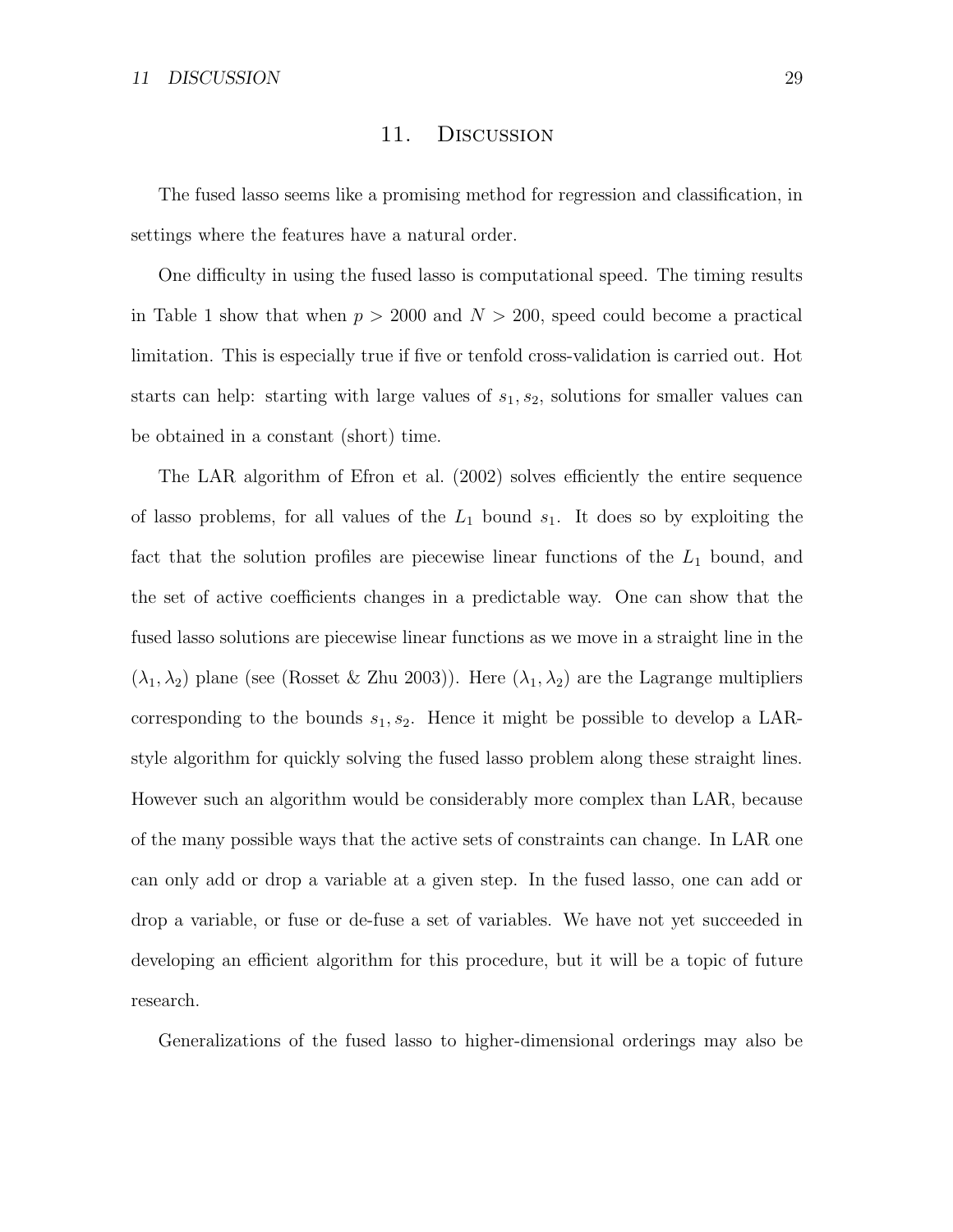possible. Suppose that the features  $x_{j,j'}$  are arranged on a two-way grid, for example in an image. Then we might constrain coefficients that are one unit apart in any direction, i.e. constraints of the form

$$
\sum |\beta_{j,j'}| \le s_1, \sum_{|k-\ell|=1} |\beta_{j,k} - \beta_{j,\ell}| + \sum_{|k-\ell|=1} |\beta_{k,j} - \beta_{\ell,j}| \le s_2,
$$
\n(18)

This would present interesting computational challenges, as the number of constraints is of order  $p^2$ .

#### Acknowledgments

Tibshirani was partially supported by National Science Foundation Grant DMS-9971405 and National Institutes of Health Contract N01-HV-28183. Saunders was partially supported by National Science Foundation Grant CCR-0306662 and Office of Naval Research grant N00014-02-1-0076.

### **REFERENCES**

- Adam, B.-L., Qu, Y., Davis, J. W., Ward, M. D., Clements, M. A., Cazares, L. H., Semmes, O. J., Schellhammer, P. F., Yasui, Y., Feng, Z. & Jr., G. L. W. (2003), 'Serum protein fingerprinting coupled with a pattern-matching algorithm distinguishes prostate cancer from benign prostate hyperplasia and healthy mean', Cancer Research  $63(10)$ , 3609–3614.
- Boser, B., Guyon, I. & Vapnik, V. (1992), A training algorithm for optimal margin classifiers, in 'Proceedings of COLT II', Philadelphia, Pa.
- Chen, S. S., Donoho, D. L. & Saunders, M. A. (1998), 'Atomic decomposition by basis pursuit', SIAM Journal on Scientific Computing pp. 33–61.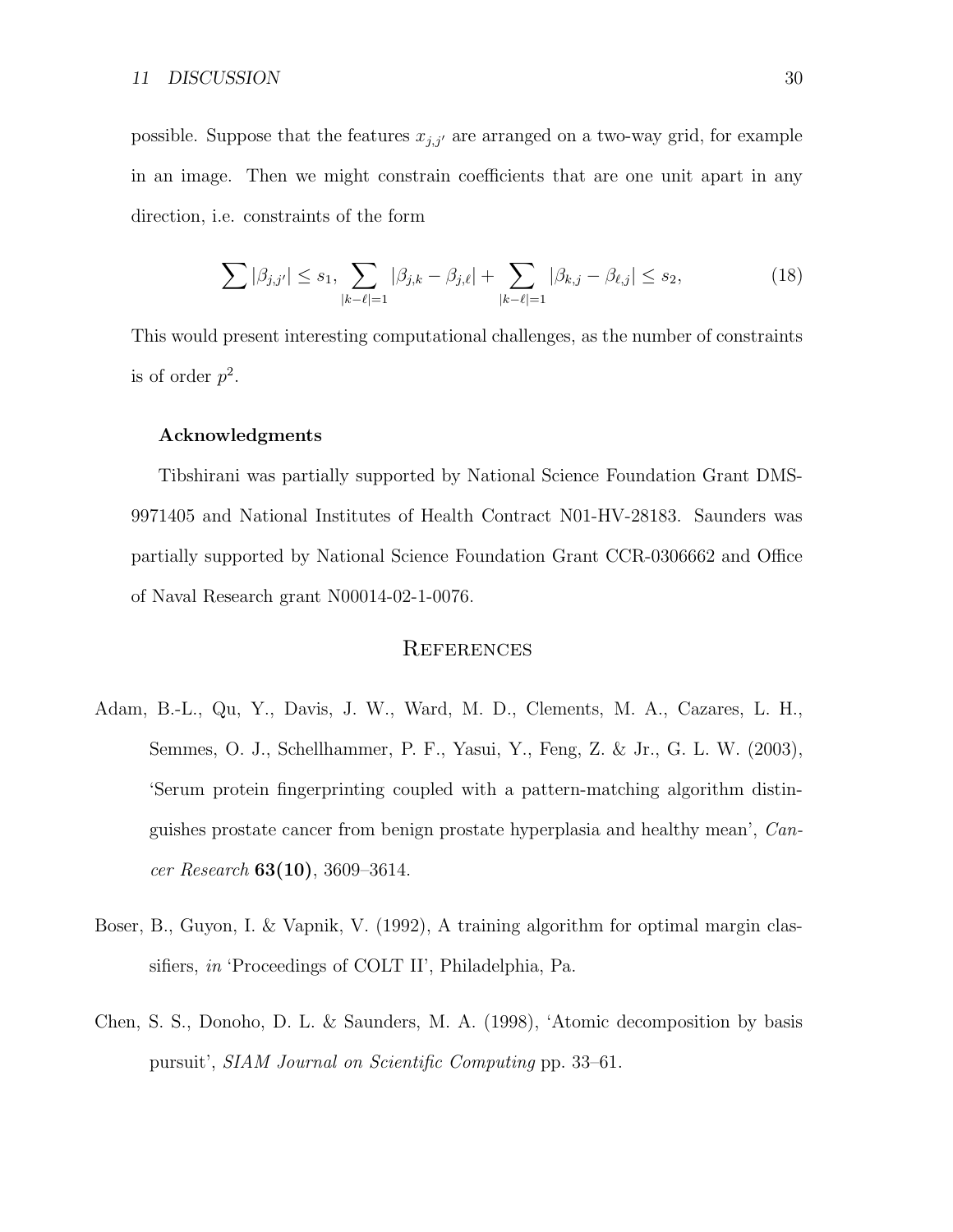- Donoho, D. & Johnstone, I. (1994), 'Ideal spatial adaptation by wavelet shrinkage', Biometrika 81, 425–55.
- Efron, B., Hastie, T., Johnstone, I. & Tibshirani, R. (2002), Least angle regression, Technical report, Stanford University.
- Geyer, C. (1996), On the asymptotics of convex stochastic optimization.
- Gill, P., Murray, W. & Saunders, M. (1999), Users guide for sqopt 5.3: a fortran package for large-scale linear and quadratic programming, Technical report, Stanford University.
- Golub, T., Slonim, D., Tamayo, P., Huard, C., Gaasenbeek, M., Mesirov, J., Coller, H., Loh, M., Downing, J., Caligiuri, M., Bloomfield, C. & Lander, E. (1999), 'Molecular classification of cancer: class discovery and class prediction by gene expression monitoring', Science 286, 531–536.
- Hastie, T., Tibshirani, R. & Friedman, J. (2001), The Elements of Statistical Learning; Data Mining, Inference and Prediction, Springer Verlag, New York.
- Hoerl, A. E. & Kennard, R. (1970), 'Ridge regression: Biased estimation for nonorthogonal problems', Technometrics 12, 55–67.
- Knight, K. & Fu, W. (2000), 'Asymptotics for lasso-type estimators', Annals of Statistics  $28(5)$ , 1356–1378.
- Land, S. & Friedman, J. (1996), Variable fusion: a new method of adaptive signal regression, Technical report, Department of Statistics, Stanford University.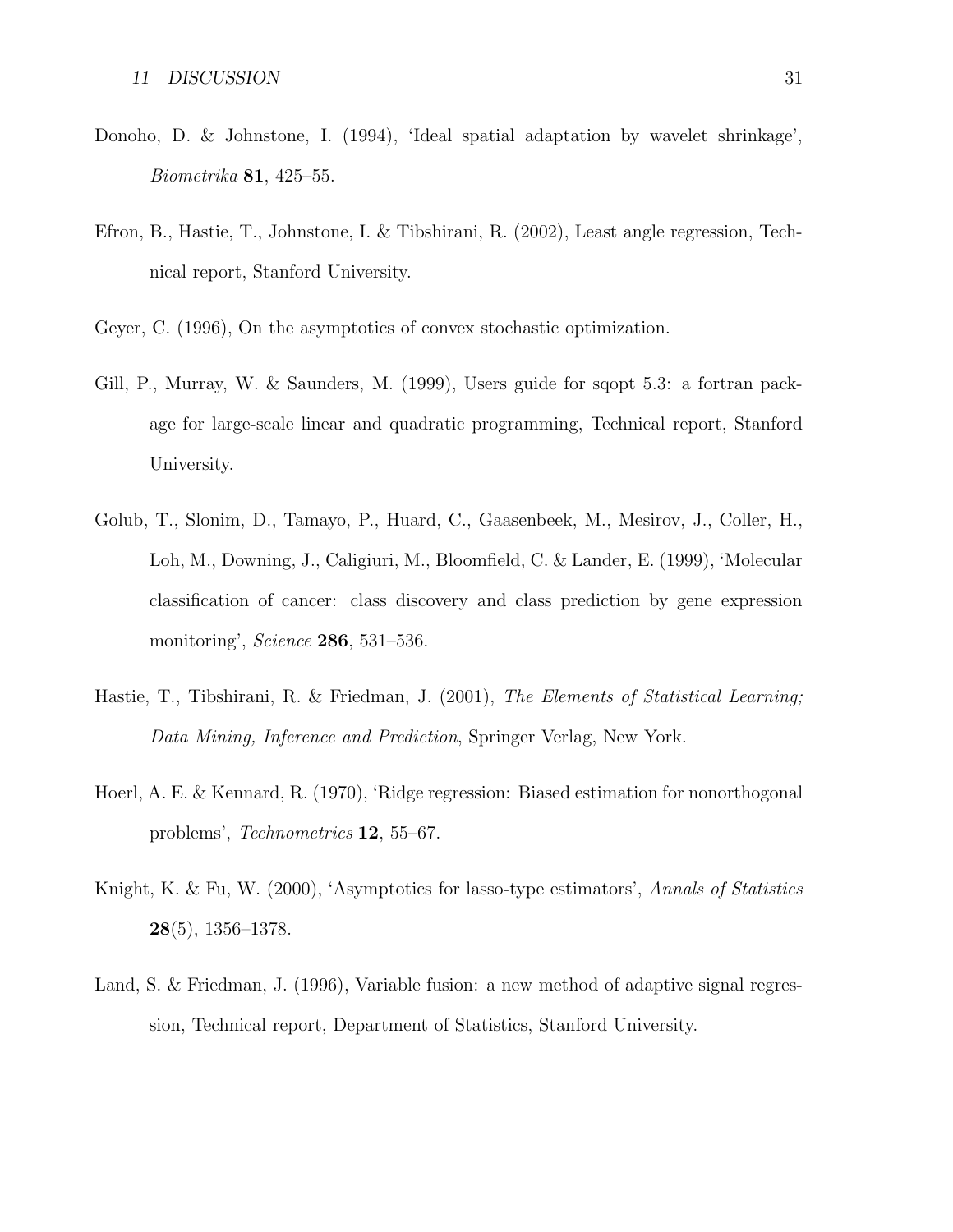- Lee, Y., Lin, Y. & Wahba, G. (2002), Multicategory support vector machines, theory, and application to the classification of microarray data and satellite radiance data, Technical report, Univ. of Wisconsin.
- Petricoin, E. F., Ardekani, A. M., Hitt, B. A., Levine, P. J., Fusaro, V., Steinberg, S. M., Mills, G. B., Simone, C., Fishman, D. A., Kohn, E. & Liotta, L. A. (2002b), 'Use of proteomic patterns in serum to identify ovarian cancer', Lancet 359, 572–577.
- Rosset, S. & Zhu, J. (2003), Adaptable, efficient and robust methods for regression and classification via piecewise linear regularized coefficient paths.
- Rosset, S., Zhu, J. & Hastie, T. (2004), 'Boosting as a regularized path to a maximum margin classifier', To appear, Journal of Machine Learning Research.
- Stein, C. (1981), 'Estimation of the mean of a multivariate normal distribution', Annals of Statistics 9, 1131–1151.
- Tibshirani, R. (1996), 'Regression shrinkage and selection via the lasso', J. Royal. Statist. Soc. B. 58, 267–288.
- Tibshirani, R., Hastie, T., Narasimhan, B. & Chu, G. (2001), 'Diagnosis of multiple cancer types by shrunken centroids of gene expression', *Proc. Natl. Acad. Sci.* **99**, 6567– 6572.

Vapnik, V. (1996), The Nature of Statistical Learning Theory, Springer-Verlag, New York.

Wold, H. (1975), Soft modelling by latent variables: The nonlinear iterative partial least squares (NIPALS) approach, in 'Perspectives in Probability and Statistics, In Honor of M. S. Bartlett', pp. 117– 144.